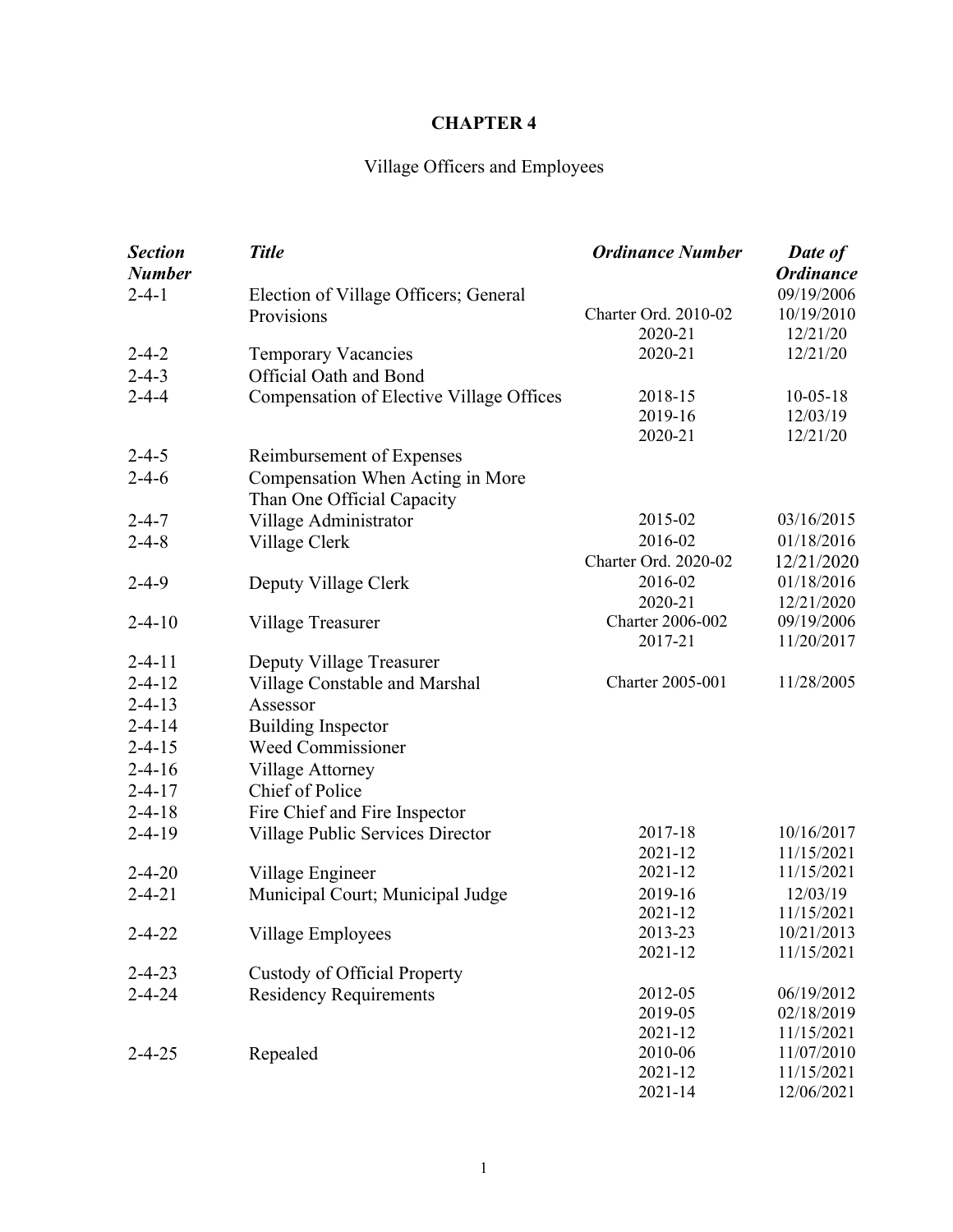<span id="page-1-0"></span>

| $2 - 4 - 26$ | <b>Expenditure Policy</b> | 2016-03     | 03/21/2016 |
|--------------|---------------------------|-------------|------------|
|              |                           | 2017-17     | 10/16/2017 |
|              |                           | 2021-12     | 11/15/2021 |
|              |                           | $2021 - 14$ | 12/06/2021 |
|              |                           |             |            |

#### **SEC. 2-4-1 ELECTION OF VILLAGE OFFICERS; GENERAL PROVISIONS.**

(a) **Elected Village Officers.** At the annual spring election, members of the Village Board shall be elected pursuant to Section 2-3-1.

#### (b) **Restrictions**.

- (1) Only an elector of the Village may hold a Village office, other than an Assessor appointed under Sec. 61.27, Wis. Stats., if the Village elects to change the office of Assessor to an appointed position.
- (2) No person may hold the offices of Village Treasurer and Village Assessor at the same time. No person may assume the office of Village Assessor unless certified by the Department of Revenue, under Sec. 73.09, as qualified to perform the functions of the office of Village Assessor. If the Village reverts to a system of electing instead of appointing the Assessor and a person is elected to the office and is not certified by June 1 of the year elected, the office is vacant and the Village Board shall fill the vacancy from a list of persons certified by the Department of Revenue.
- (c) **Notice of Election.** Within five (5) days after completion of the canvass under Sec. 7.53, Wis. Stats., the Village Clerk shall transmit a notice of election to each person elected to a Village office.

#### (d) **Term of Office.**

- (1) Every elected Village officer shall hold the office for two (2) years,
- (2) The regular term of elected Village officers commence on the third (3rd) Tuesday of April in the year of their election.
- (3) The provisions of this subsection do not apply to the Village Municipal Judge.

#### (e) **Temporary Vacancy.**

- (1) If any elected Village officer, other than a Village Trustee, is absent or temporarily incapacitated from any cause, the Village Board may appoint, if there is no deputy officer for the office, a suitable person to discharge the duties of the office until the officer returns or the disability is removed. Appointees shall file the official oath and bond required under Sec. 61.22, Wis. Stats.
- (2) If any elected Village officer, other than a Village Trustee, refuses to perform any official duty, the Village Board may appoint a suitable person to perform those duties which the officer refuses to perform. An appointee shall file the official oath and bond required of the office under Sec. 61.22, Wis. Stats. This Subsection does not preclude a finding that refusal to perform official duties constitutes cause under Sec. 17.13(3), Wis. Stats.
- (f) Village Officers Residing in New Incorporated Municipality or Annexed Territory. Notwithstanding Sec. 17.03(4), Wis. Stats., if, due to incorporation or annexation, any Village officer, except a Village Trustee or a municipal judge, becomes a resident of a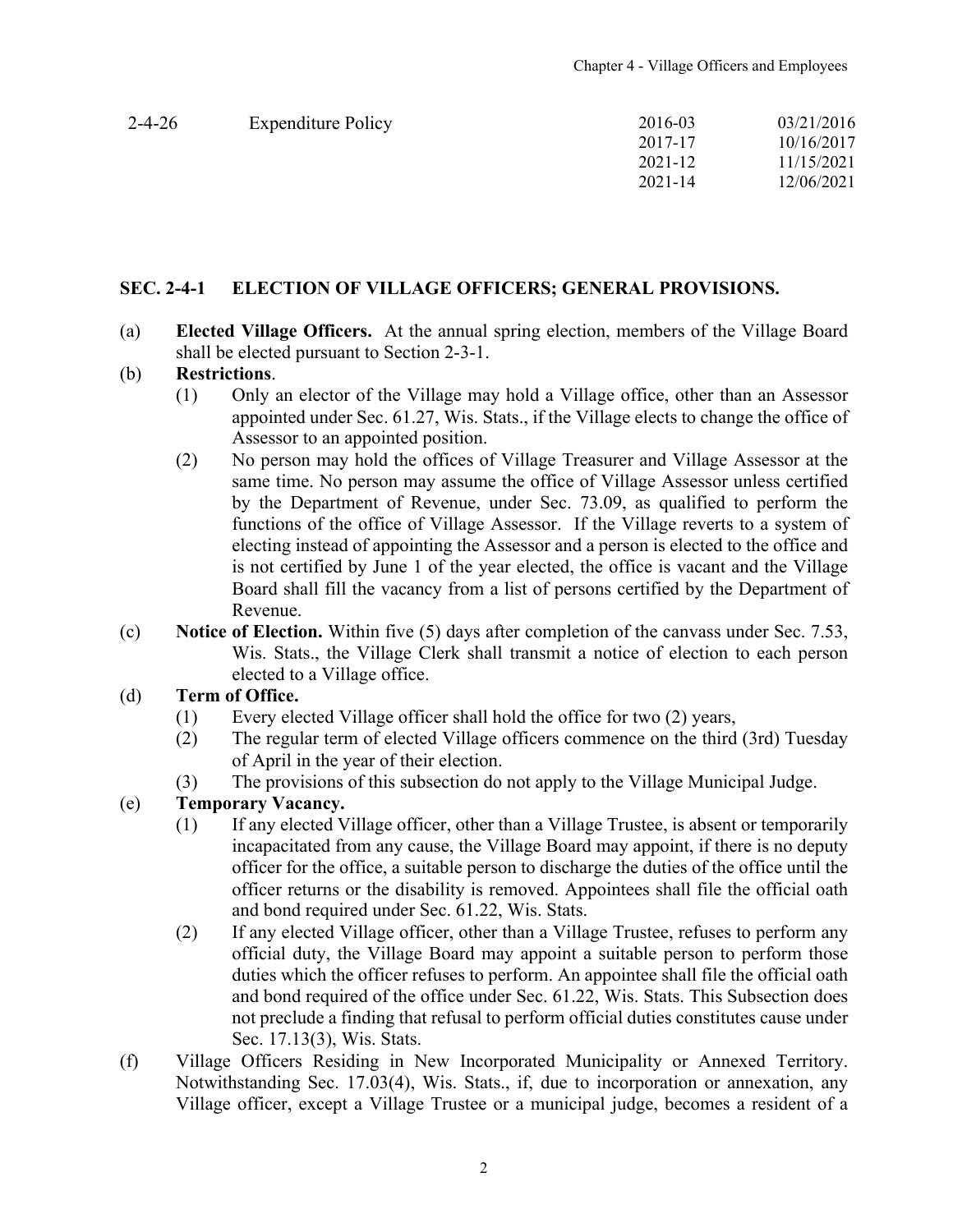<span id="page-2-0"></span>different city or village, the officer shall continue in the Village office and discharge the duties of the office until completion of the term for which elected.

## **SEC 2-4-2 TEMPORARY VACANCIES.**

- (a) If any elected Village officer, other than a Trustee, is absent or temporarily incapacitated for any cause, the Village Board may appoint, if there is no deputy officer for the office, a suitable person to discharge the duties of the office until the officer returns or the disability is removed. Appointees shall file the official oath and bond required under Sec. 61.22, Wis. Stats.
- (b) Vacancies on the Village Board shall be filled by appointment in accordance with Sec. 17.24, Wis. Stat. Persons appointed under this Subsection to fill vacancies shall hold office for the residue of the unexpired term.
- (c) If any elected Village officer, other than a Trustee, refuses to perform any official duty, the Village Board may appoint a suitable person to perform those duties which the officer refuses to perform. An appointee shall file the official oath and bond required of the office under Sec. 61.22, Wis. Stats. This paragraph does not preclude a finding that refusal to perform official duties constitutes cause under Sec. 17.13(3), Wis. Stats.

# **SEC. 2-4-3 OFFICIAL OATH AND BOND.**

(a) **Official Oath**. Except as provided in Subsection (c), every elected or appointed Village officer shall take and file the oath under Sec. 19.01, Wis. Stats., within five (5) days after notification of election or appointment.

## **SEC. 2-4-4 COMPENSATION OF ELECTIVE VILLAGE OFFICES.**

(a) **Established by Village Board.** The Village Board shall establish the compensation of elective Village offices.

- (b) **Nature of Compensation.** Compensation under this Section may be:
	- (1) An annual salary.
	- (2) A per diem compensation for each day or part of a day necessarily devoted to the service of the Village and the discharge of duties.
	- (3) A combination of the above.
- (c) **Changes During Term**. Except as may be provided for in Subsections 2-4-4(e) and 2-4- 20(c), the Village Board may make no changes in the compensation of an elective Village office to take effect during the term of office.
- (d) **When Established**. Compensation under this Section shall be established prior to the earliest date and time for filing nomination papers for the elective office. After that date and time, no change may be made in the compensation of the office that applies to the current term of office, except as provided for in Subsection 2-4-20(c) for the Municipal Judge and as may be provided for under Sec. 66.0507, Wis. Stat., which provides for the adoption of automatic salary schedules for employees and officers of the Village, except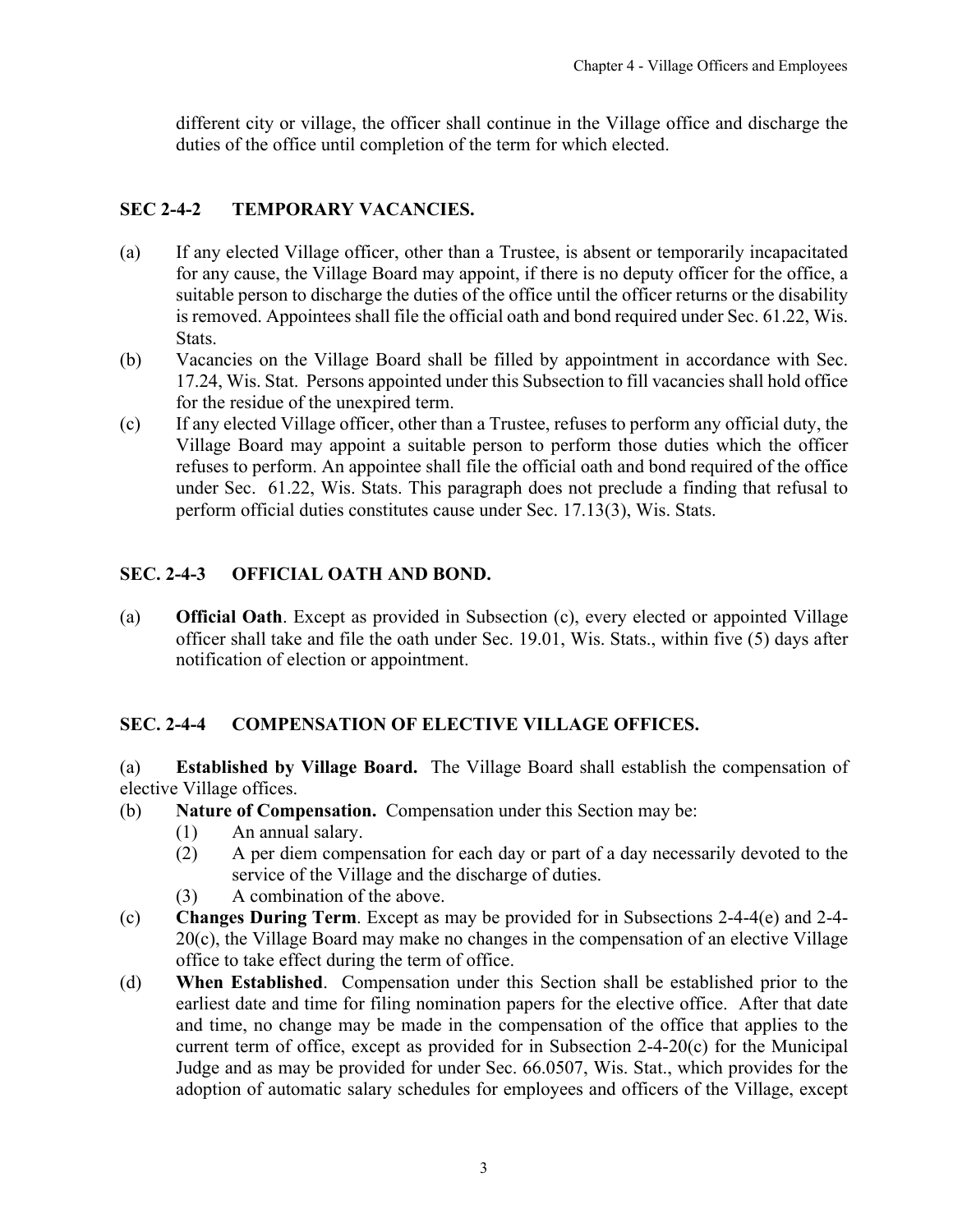<span id="page-3-0"></span>for members of the Village Board. The compensation established for an elective office remains in effect for the ensuring terms unless changed in accordance with this Section and Wis. Stat. Sec. 61.193 and Sec. 66.0507.

## **SEC. 2-4-5 REIMBURSEMENT OF EXPENSES.**

- (a) **Generally**. The Village Board may provide for reimbursement of expenses necessarily incurred by any office or employee of the Village in the performance of official Village duties. The Board may determine who is eligible for expense reimbursement, which expenses are reimbursable and the amount of reimbursement. Expenses reimbursable under this Section include, but are not limited to:
	- (1) Traveling expenses, including mileage, lodging and meal expenses.
	- (2) Costs associated with programs of instruction related to the officer's or employee's office or employment.
- (b) **Manuals**. The Village Board may purchase handbooks and manuals that will materially assist Village officials and employees in the performance of official duties.
- (c) **Authorized Employees**. In addition to the salary or other compensation established for an officer or employee of the Village, including members of the Village Board, reimbursement for the following expenses shall be allowed:
	- (1) Mileage expenses for travel:
		- a. to and from meetings other than regularly scheduled meetings;
		- b. within the Village to respond to or investigate questions or complaints regarding Village matters; and
		- c. to meetings outside of the Village when authorized by the Village Board or its designee.
	- (2) Meal, lodging and other related expenses when authorized by the Village Board, or its designee or the Village Chair in the case of a Village Board member.
	- (3) Mileage expenses shall be reimbursed at the current rate set by the Internal Revenue Service.
	- (4) Meal, lodging and related expense rates may be established by the Village Board, from time to time.
- (d) **Certification**. An officer or employee seeking reimbursement for expenses shall file a certified statement of the expense(s), along with supporting documentation, on a form provided by the Village.
- (e) **Advances**. Persons authorized to travel on behalf of the Village may apply in advance to the Village Administrator for reimbursable expenses, but shall certify and account for all expenses, as provided in subsection (d) on completion of the travel.

Cross-Reference: Title 2, Chapter 7.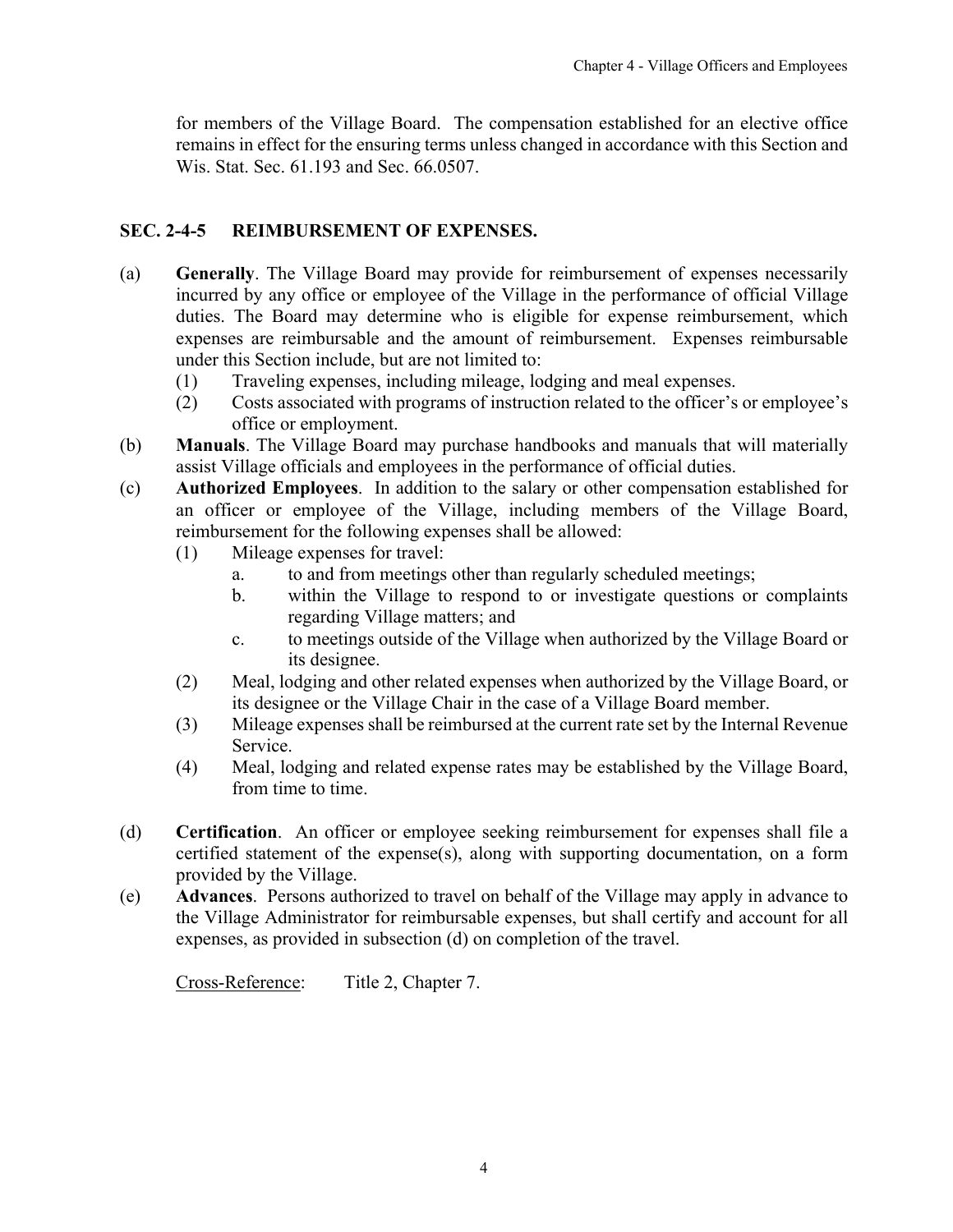## <span id="page-4-0"></span>**SEC. 2-4 6 COMPENSATION WHEN ACTING IN MORE THAN ONE OFFICIAL CAPACITY.**

Except for offices combined under Sec. 60.305, Wis. Stats., the Village may not compensate a Village officer for acting in more than one (1) official capacity or office of the Village at the same time.

State Law Reference: Sections 60.323 and 946.13, Wis. Stats.

## **SEC. 2-4-7 VILLAGE ADMINISTRATOR.**

- (a) **Office Created.** In order to provide the Village of Caledonia with a more efficient, economical, coordinated, responsible, and responsive municipal government under a system of a part-time President and part-time Trustees and at a time when Village government is becoming increasingly complex, the position of Village Administrator is created.
- (b) **Appointment, Removal**. The Village Administrator shall be appointed by a majority vote of the Village Board. As determined by written agreement, the Village Administrator shall serve at the pleasure of the Village Board or for a fixed term.
- (c) **Duties and Responsibilities**. The Village Administrator shall serve as the Chief Administrative Officer of the Village of Caledonia, responsible to and under the general direction for proper administration of all activities of the Village. To this end, the Village Administrator shall have the following powers and duties:
	- (1) Carry out all actions and directives of the Village Board which require administrative implementation or where the President and/or Village Board have so directed.
	- (2) Direct, coordinate, and expedite the activities of all Village departments, except where such authority is vested by Wisconsin Statute or Village ordinance in boards, commissions, or other Village officers.
	- (3) Develop budgeting procedures, prepare, and administer the annual operating and capital budgets in accordance with such guidelines as may be provided by the Village Board and in coordination with all Village officials.
	- (4) Supervise the purchase of all materials, supplies, and equipment for which funds are provided in the budget.
	- (5) Perform the duties of personnel director, participating with department heads in the employment, training, and evaluation of all Village non-sworn personnel; recommend salary and wage rates for employees not covered by collective bargaining agreements; direct all labor negotiations for the Village. For administrative positions required by statute or ordinance to be appointed by the President and confirmed by the Village Board, the Village Administrator shall submit the names of qualified individuals for consideration by the President and Village Board, and any such appointment to an administrative office shall require the endorsement of the Village Administrator.
	- (6) Act as public relations officer and government affairs officer.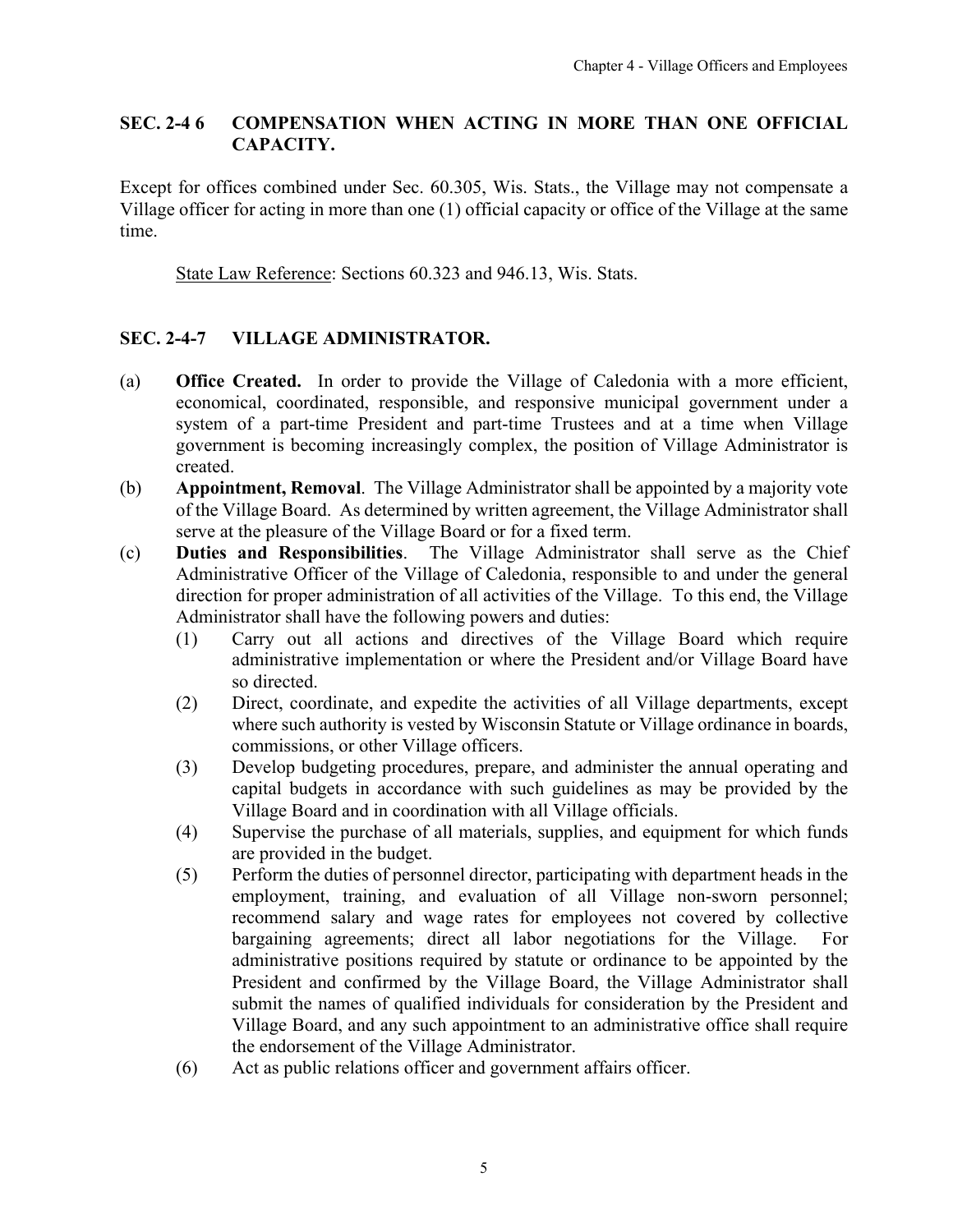- <span id="page-5-0"></span>(7) Prepare reports and recommendations for the Village Board and. advisory boards and commissions on operational or policy matters before them and on any other actions necessary to improve the overall health, safety, and welfare of the Village of Caledonia.
- (8) Submit as deemed necessary recommendations or suggestions for improving the health, safety, or welfare of the Village and shall institute and operate a system whereby Village employees, as well as persons having business with the Village Board or any Village department, may properly and efficiently conduct such business.
- (9) Establish and maintain procedures to facilitate communication between citizens and Village government to assure that complaints, grievances, recommendations, and other matters receive prompt attention and to assure that all such matters are expeditiously resolved.
- (10) Promote the economic well-being and growth of the Village through public and private sector cooperation.

## **SEC. 2-4-8 VILLAGE CLERK.**

- (a) **Office Created**. In order to provide the Village of Caledonia with a more efficient, economical, coordinated, responsible, and responsive municipal government under a system of a part-time President and part-time Trustees and at a time when Village government is becoming increasingly complex, the position of an appointed Village Clerk is created.
- (b) **Appointment, Removal**. The Village Clerk shall be appointed by a majority vote of the Village Board. The Village Clerk shall serve at the pleasure of the Village Board or for a fixed term, as determined by the Village Board. The Village Clerk shall be considered an employee of the Village and shall comply with the Village's Personnel Manual, as revised from time to time.
- (c) **Duties and Responsibilities**. The Village Clerk shall serve under the general direction of the Village Board for proper administration of the Clerk's Office and all Village Clerk duties as set forth in this ordinance and the job description, as established by the Village Board. To this end, the Village Clerk shall have the following powers and duties:
	- (1) **Clerk of Village Board and other Village bodies.** Serve as Clerk of the Village Board under Sec. 61.25, Wis. Stats., and carry out the duties as specified in §61.25 of the Wisconsin Statutes for a Village Clerk and any other related duties as specified by the Village Board of Trustees including:
		- a. Serve as Clerk of the Village Board, attend meetings of the Board and such other bodies of the Village as directed, and keep a full record of all such proceedings; and
		- b. File all accounts approved by the Village Board and enter a statement of the accounts in the Village's record books.
	- (2) **Village Board Oversight**. Carry out all actions and directives of the Village Board which require administrative implementation or where the President and/or Village Board have so directed.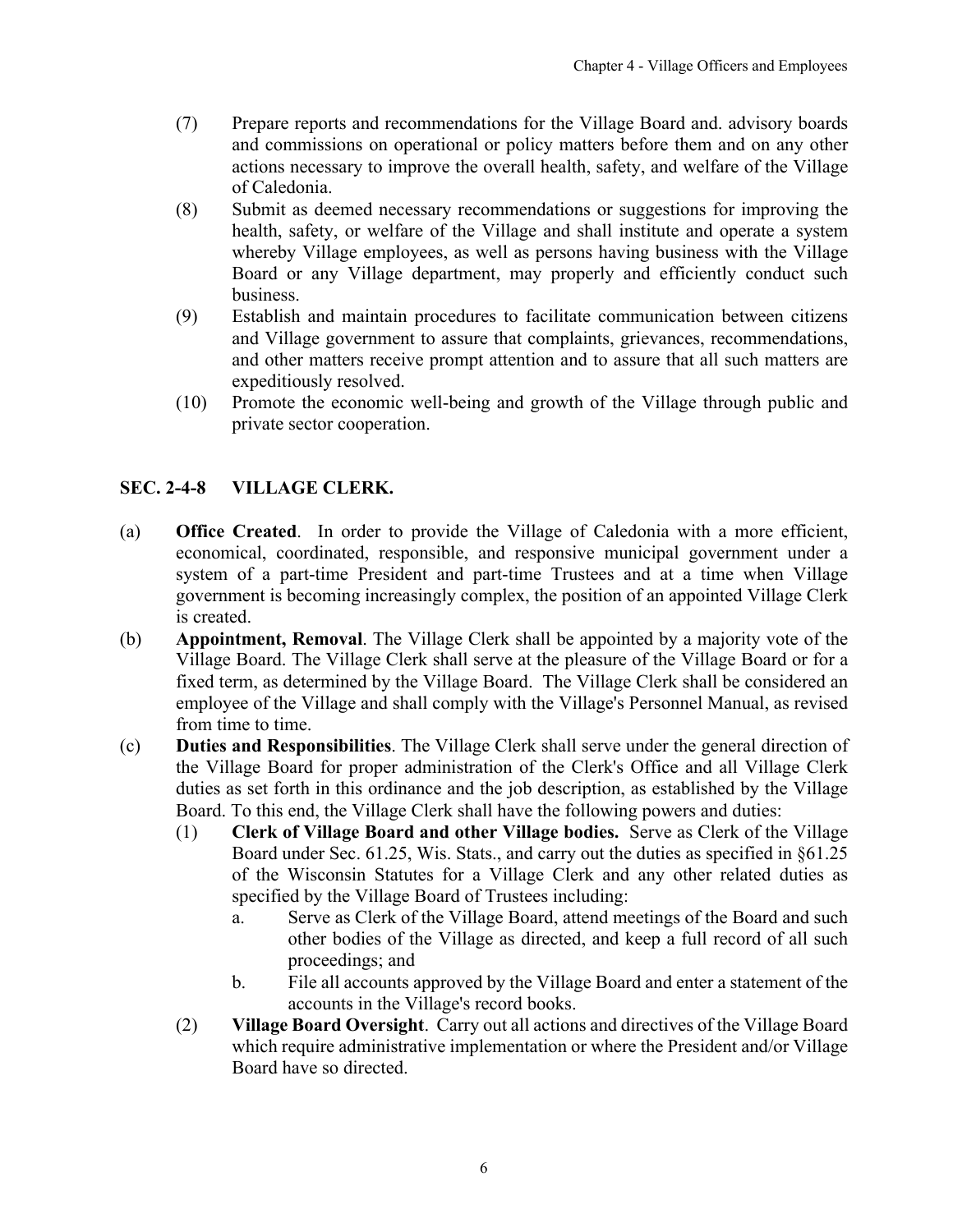- (3) **Clerk's Office and Oversight.** Be responsible for and oversee and monitor the day-to-day administration and coordination of Village Clerk's office and supervise any appointed Deputy Clerk(s).
- (4) **Communications**; **Code of Ordinances**. Oversee the Code of Ordinances, publications including:
	- a. Establish and maintain procedures to facilitate communication between citizens and Village government to assure that complaints, grievances, recommendations, and other matters receive prompt attention and to assure that all such matters are expeditiously resolved.
	- b. Keep informed concerning current Federal, State and County legislation and administrative rules affecting the responsibilities of Village Clerks and submit appropriate reports and recommendations thereon to the Board.

# (5) **Elections and Appointments.**

- a. Perform the duties required by Chapters 5 to 12, Wis. Stats., relating to elections.
- b. Transmit to the County Clerk, within ten (10) days after election or appointment and qualification of any Village Trustee, Treasurer, Assessor or Clerk, a written notice stating the name and post office address of the elected or appointed officer. The Clerk shall promptly notify the County Clerk of any subsequent changes in such offices.
- c. Transmit to the Clerk of Circuit Court, immediately after the election or appointment of any Municipal Judge in the Village, a written notice stating the name of the Municipal Judge and the term for which elected or appointed. If the Judge was elected or appointed to fill a vacancy, the Clerk shall include in the notice the name of the incumbent who vacated the office.
- (6) **Sale of Real Property.** Execute the conveyance of real property of the Village.

## (7) **Notices.**

- a. Publish and/or post ordinances and resolutions as required under Wisconsin Statutes.
- b. Draft Agendas and give notice of regular and special Village Board and other Village committees, boards, commission and bodies of meetings as required under applicable ordinance and the Wisconsin Statutes.

## (8) **Records.**

- a. Comply with Subch. II of Chapter 19, Wis. Stats., concerning any record of which the Clerk is legal custodian.
- b. Demand and obtain the official books and papers of any Municipal Judge if the office becomes vacant and the Judge's successor is not elected or appointed and qualified, or if any Municipal Judge dies. The Village Clerk shall retain and dispose of the books and papers as required by law.
- (9) **Licenses.** Issue any license or permit granted by the Village Board when presented with a receipt from the Village Treasurer indicating that any required fee has been paid.
- (10) **Schools.**
	- a. Perform any municipal clerk's duties under Chapters 115 to 121, Wis. Stats., relating to public instruction.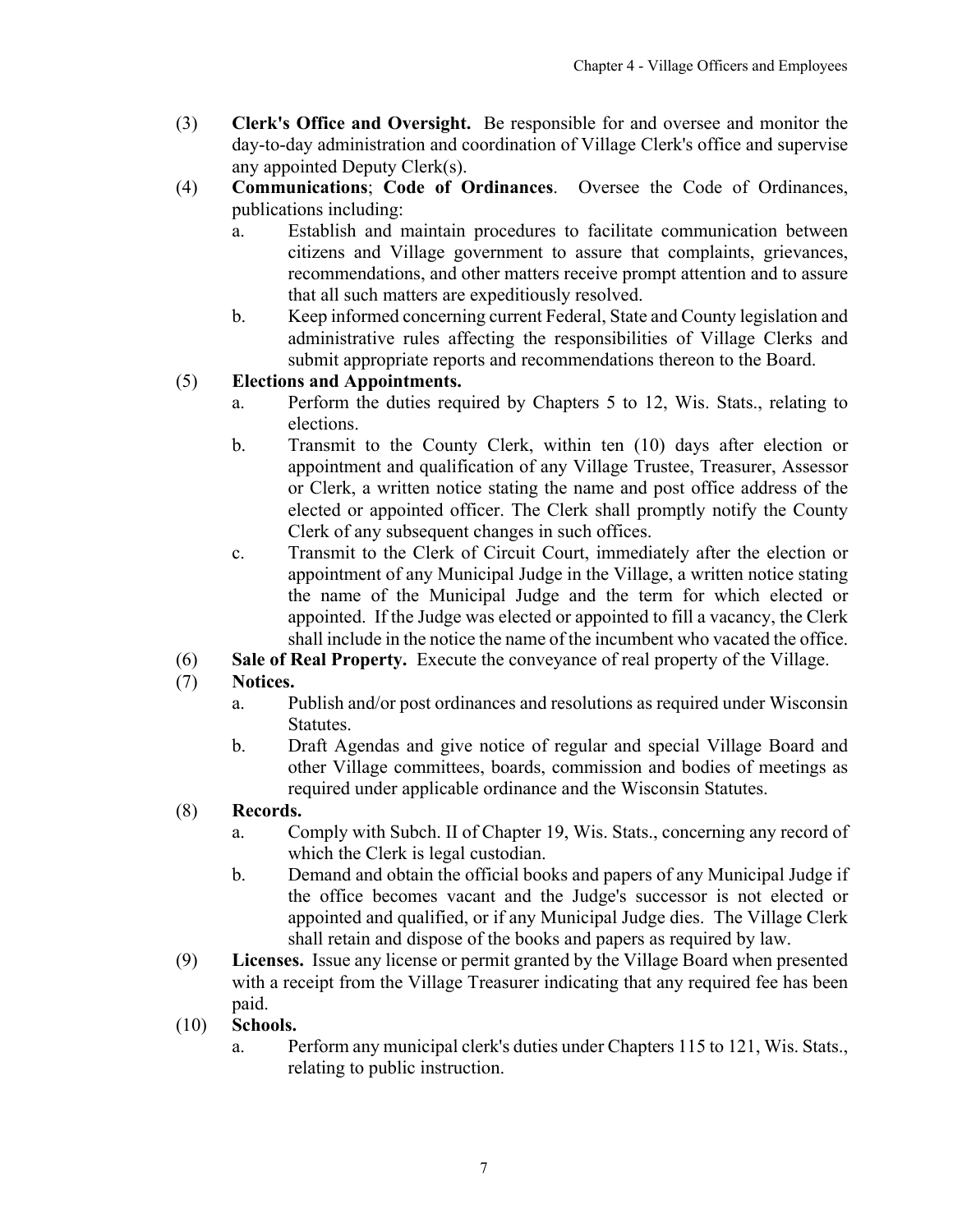- <span id="page-7-0"></span>b. Within ten (10) days after the Clerk's election or appointment, report his or her name and post office address to the administrator of each school district or schools which contains any portion of the Village.
- c. Make and keep in the Clerk's office a map of the Village, showing the exact boundaries of school districts within the Village.
- d. Apportion, as provided by law, tax revenues collected by the Village for schools.
- (11) **Highways and Bridges.** Perform any duties specified in Chapters 83-89 and 90, Wis. Stats., relating to highways, bridges, drains and fences.
- (12) **Property Taxes; Notice of Property Tax Revenue.** Comply with all requirements set forth in Chapters 70 to 79, Wis. Stats., assigned to municipal clerks. Notify the Treasurer of the county in which the Village is located, the proportion of property tax revenue and the credits under Sec. 79.10, Wis. Stats., by the deadlines set in that statute, that is to be disbursed by the County Treasurer to each taxing jurisdiction located in the Village.
- (13) **In General.** Perform all other duties required by law, ordinance or lawful direction of the Village meeting or Village Board.
- (d) **Compensation**. The compensation of the Village Clerk shall be fixed by the Village Board.
- (e) **Finance Book.** Maintain a finance book, which shall contain a complete record of the finances of the Village, showing the receipts, with the date, amount and source of each receipt; the disbursements, with the date, amount and object of each disbursement; and any other information relating to Village finances prescribed by the Village Board. The financial records the Village Clrk is expected to maintain are in addition to, not in lieu of, those the Village Treasurer is expected to maintain.

# **SEC. 2-4-9 DEPUTY VILLAGE CLERK.**

When authorized by the Village Board, the Village Clerk shall appoint one (1) or more deputies for whom the Village Clerk is responsible. A deputy shall take and file the official oath and bond under Sec. 61.22, Wis. Stat., and shall be considered an employee of the Village and shall comply with the Village's Personnel Manual, as revised from time to time. The Village Clerk shall designate a deputy to perform the Clerk's duties during the absence, sickness, or other disability of the Clerk. In the event of a vacancy in the office of Village Clerk, any such appointment to deputy shall continue until the appointment of a new Village Clerk and such deputy shall perform such Clerk duties during such vacancy.

## **SEC. 2-4-10 VILLAGE TREASURER.**

The Village Treasurer shall be appointed by a majority vote of the Village Board for an indefinite term, serving at the pleasure of the Village Board pursuant to Sec. 17.13(1), Wis. Stats. The Village Treasurer shall: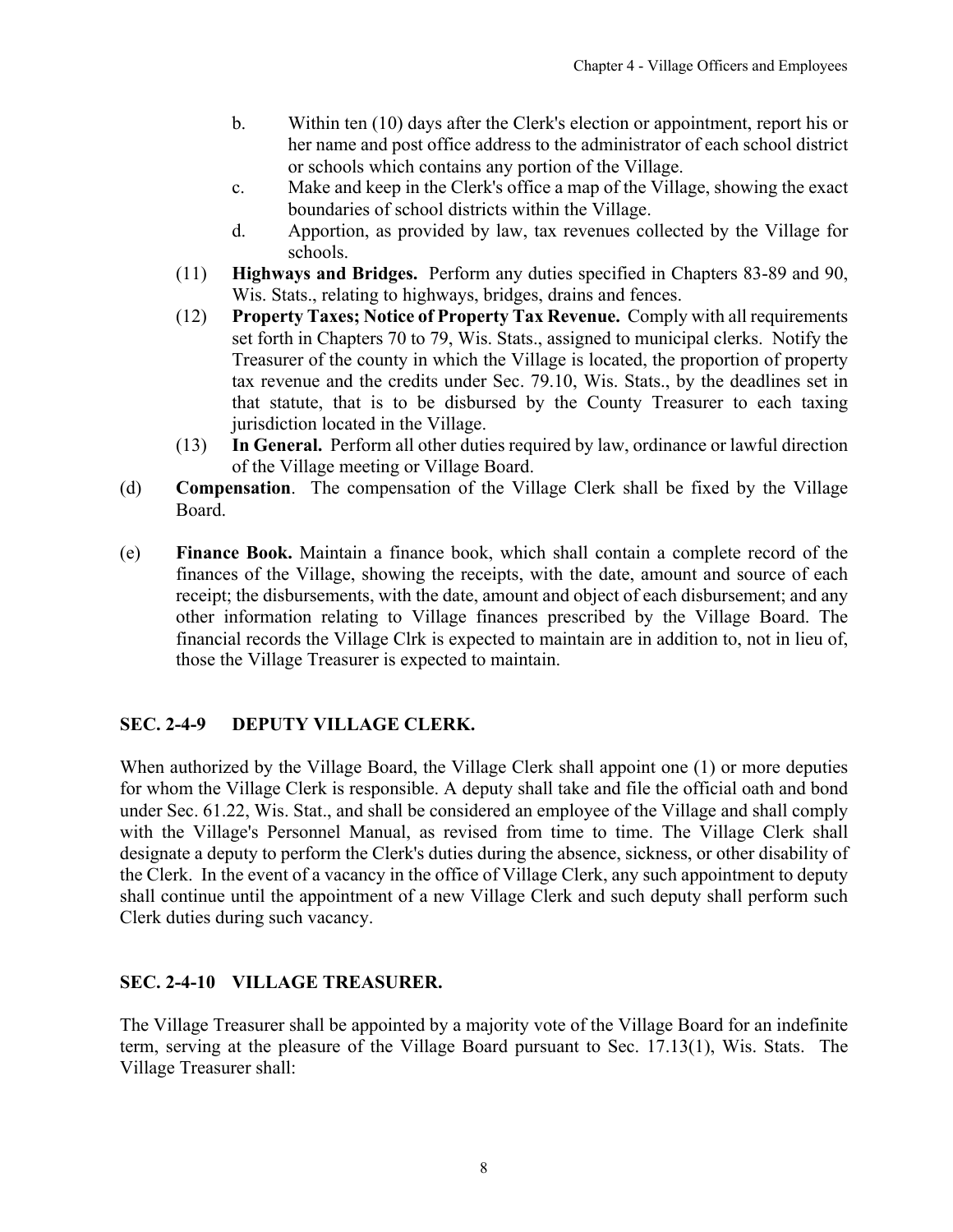# <span id="page-8-0"></span>(a) **Receive and Disburse Village Money.**

- (1) Receive and take charge of all money belonging to the Village, or which is required by law to be paid into the Village treasury, and disburse the money under Sec. 66.0607, Wis. Stats.
- (2) Keep an itemized account of all moneys received and disbursed, specifying the source from which it was received, the person to whom it was paid and the object for which it was paid. The Treasurer shall issue numbered receipts for all funds received. At the request of the Village Board, the Treasurer shall present the account books, and any supporting documents requested, to the Board.

## (b) **Deposit of Village Money.**

- (1) Deposit as soon as practicable funds of the Village in the name of the Village in the public depository designated by the Village Board. Failure to comply with this paragraph is grounds for removal from office.
- (2) When money is deposited under Subsection (b)(1), the Treasurer and the Treasurer's sureties are not liable for any loss as defined in Sec. 34.01(2), Wis. Stats. The interest arising from the money deposited shall be paid into the Village treasury.
- (c) **Records**. Comply with Subch. II of Ch. 19, Wis. Stats., concerning records of which the Treasurer is legal custodian.
- (d) **Taxes**. Perform all of the duties relating to taxation required of the Village Treasurer under Chapters 70 to 79, Wis. Stats.

## (e) **Compliance with other statutory obligations.**

Comply with all requirements imposed upon municipal treasurers by all other applicable chapters and sections of the Wisconsin Statutes.

## (f) **Treasurer's Bond; Liability for Default.**

- (1) Bond Eliminated. The Village elects not to give the bond on the Village Treasurer provided for by Wis. Stat. Sec. 70.67(1).
- (2) Liability for Default. Pursuant to Wis. Stat. Sec. 70.67(2), the Village shall pay all state and county taxes required by law to be paid by the Village Treasurer to the County Treasurer, if the Village Treasurer fails to do so.

## **SEC. 2-4-11 DEPUTY VILLAGE TREASURER.**

When authorized by the Village Board, each Village Treasurer may appoint a deputy for whom the Treasurer is responsible. The Deputy shall take and file the official oath and bond under Sec. 60.31. In case of the absence, sickness or other disability of the Treasurer, the Deputy shall perform the Treasurer's duties.

## **SEC. 2-4-12 VILLAGE CONSTABLE AND MARSHAL.**

Pursuant to Sec. 61.195, Wis. Stats, the Village of Caledonia has abolished the offices of Constable and Marshal.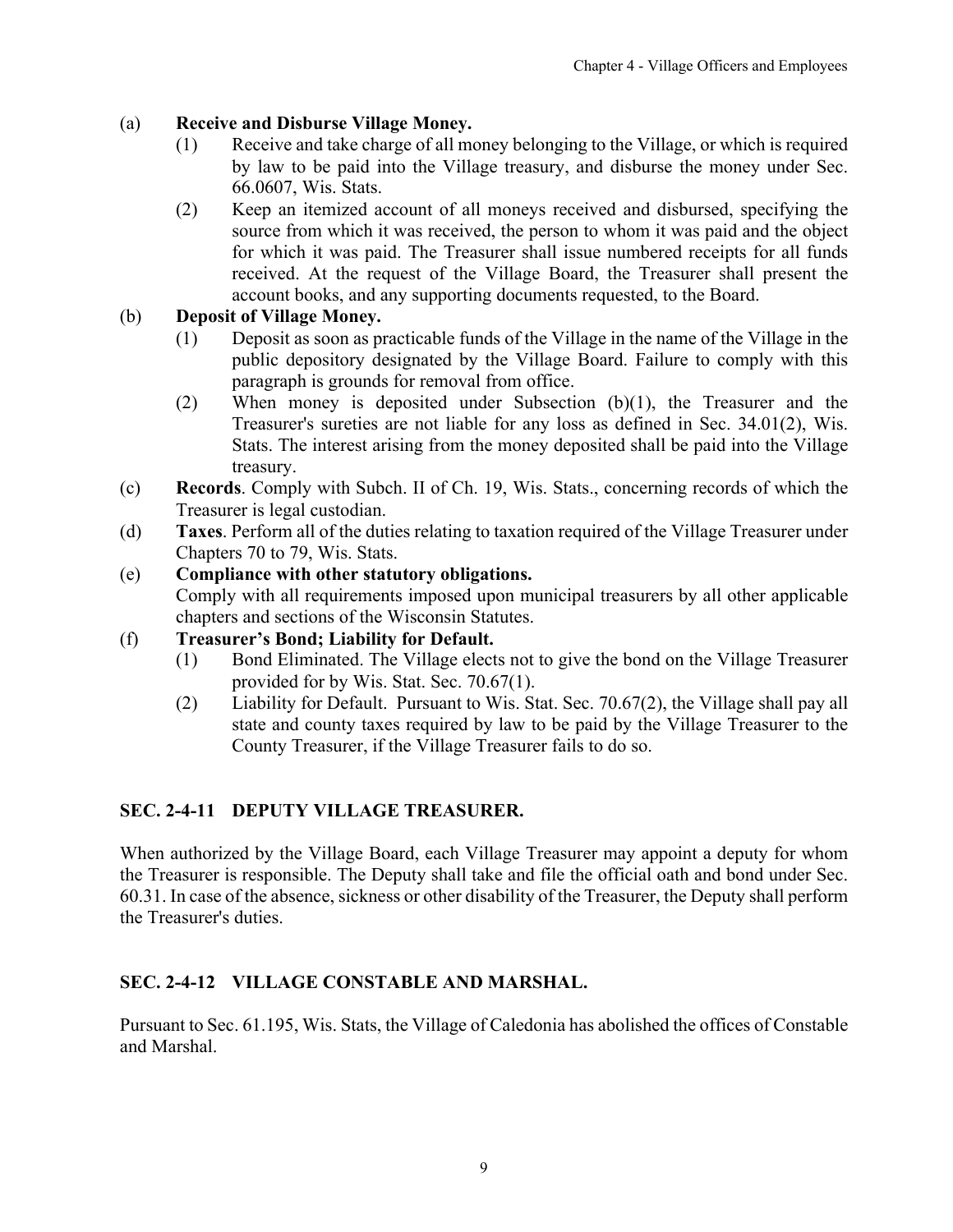## <span id="page-9-0"></span>**SEC. 2-4-13 ASSESSOR.**

#### (a) **Qualification.**

- (1) The Assessor, or assessment firm, shall be certified by the Department of Revenue under Section 73.03(2)(b), Wis. Stats., as qualified to perform the functions of an Assessor. Pursuant to Sec. 60.307(2), Wis. Stats., the Assessor shall be appointed by majority vote of the Village Board for a term of office as determined by employment contract.
- (2) The Village Assessor so appointed need not be a resident of the Village of Caledonia and may hold the office of Assessor for another Village or municipality with the consent of the Village Board.
- (b) **Duties.** The Assessor shall begin under Section 70.10, Wis. Stats., to make an assessment of all of the property in the Village liable to taxation, as prescribed by law. The Assessor shall return the assessment roll to the Village Clerk at the same time and in the same manner in which Village Assessors are required to do as required by Chapter 70, Wis. Stats.

State Law Reference: Section 60.307(2) and Ch. 70, Wis. Stats. Annotation: Petzek vs. Graves, 33 Wis. 2d 175 (1967).

#### **SEC. 2-4-14 BUILDING INSPECTOR.**

#### (a) **Building Inspector Position.**

(1) There is hereby created the position of Building Inspector who shall be appointed by the Village Board. He shall have an indefinite term of office. The Building Inspector shall be fully certified by the State of Wisconsin to enforce the One- and Two-Family Building Dwelling Code and other Village building ordinances.

#### (b) **Powers and Duties.**

- (1) The Building Inspector shall enforce the Village's building and housing codes and all other ordinances, laws, and orders of the Village and State which relate to building construction, alteration, and repair. With the consent of the Village Board, he may appoint one (1) or more Village employees or officials, with appropriate certification, as deputy building inspectors and may delegate to them the abovementioned powers and duties but such appointment shall not carry with it any increase in salary or wages.
- (2) The Building Inspector shall make all inspections necessary for compliance and enforcement of the Building Code.
- (3) The Building Inspector shall have the power to order all work stopped on construction, alteration, or repair of buildings in the Village when such work is being done in violation of any Village ordinance. Work shall not be resumed after the issuance of such an order, except on written permission of the Inspector.
- (4) The Building Inspector shall issue or cause to be issued all proper permits for such work after payment of the fees required therefor. He shall process all applications, make all inspections, and have the authority to issue or cause to be issued a certificate of completion.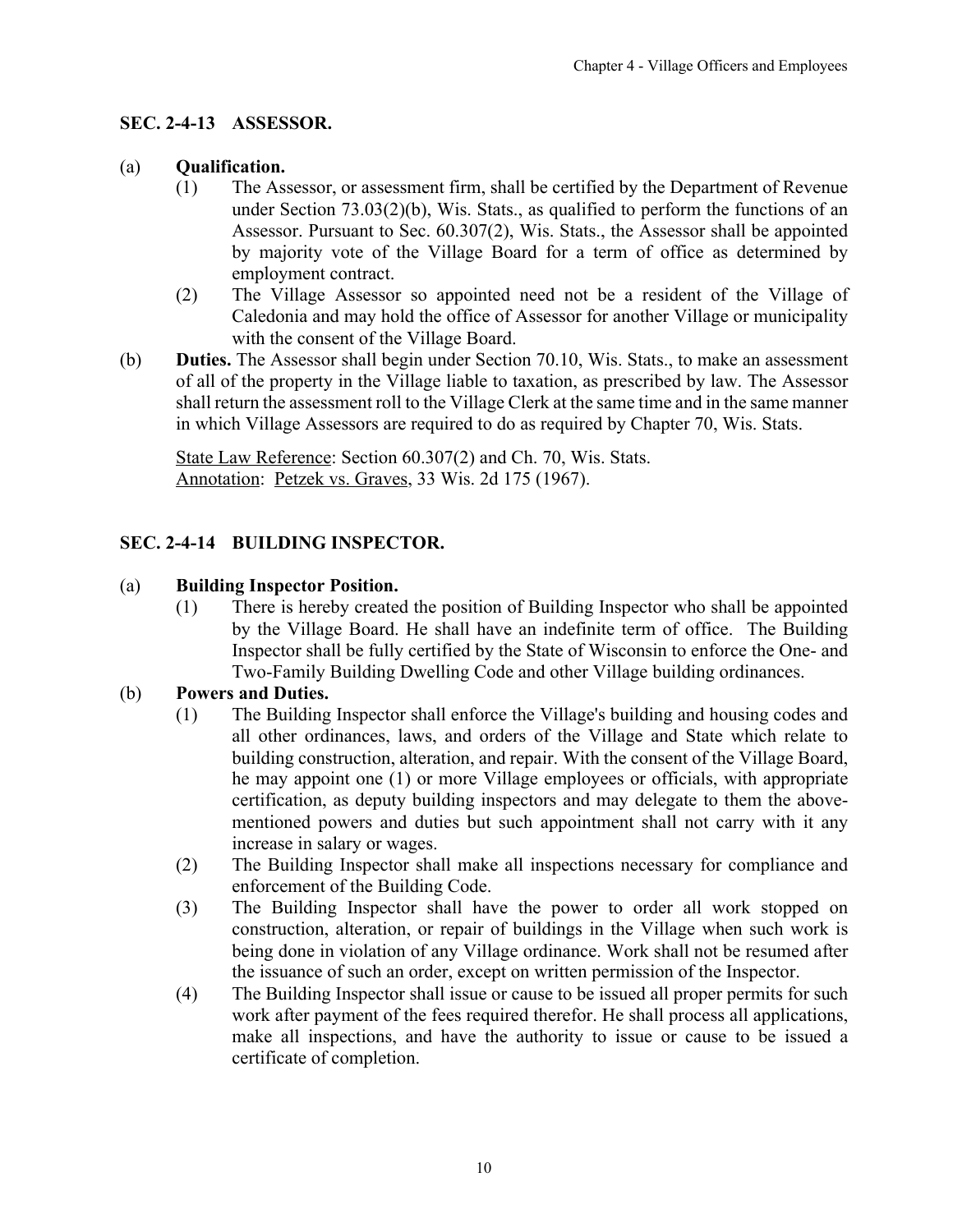<span id="page-10-0"></span>(c) **Right Of Entry.** The Building Inspector shall have the power to make or cause to be made an entry into any building or premises where the work of altering, repairing, or constructing any building or structure is going on, including plumbing and electrical work.

## **SEC. 2-4-15 WEED COMMISSIONER.**

The Weed Commissioner shall be appointed by the Chairperson, subject to Village Board confirmation. The term of office of the Weed Commissioner shall commence on the first day of May following his or her appointment. The Weed Commissioner shall take the official oath, which oath shall be filed in the Office of the Village Clerk, and shall hold office for one (1) year. The Weed Commissioner shall hold office pursuant to and fulfill the duties set out in state law.

State Law Reference: Sections 66.97 and 66.98, Wis. Stats.

## **SEC. 2-4-16 VILLAGE ATTORNEY.**

- (a) **Election.** The Office of Village Attorney is an appointed position. The Village Attorney shall be appointed by the Village Board and shall serve at the pleasure of the Board.
- (b) The Village Attorney shall have the following duties:
	- (1) The Attorney shall conduct all of the law business in which the Village is interested.
	- (2) He shall, when requested by Village officers, given written legal opinions, which shall be filed with the Village.
	- (3) He shall draft ordinances, bonds and other instruments as may be required by Village officers.
	- (4) He may appoint an assistant, who shall have power to perform his duties and for whose acts he shall be responsible to the Village. Such assistant shall receive no compensation from the Village, unless previously provided by Ordinance.
	- (5) The Village Board may employ and compensate special counsel to assist in or take charge of any matter in which the Village is interested.
	- (6) The Village Attorney shall perform such other duties as provided by State law and as designated by the Village Board.

## **SEC. 2-4-17 CHIEF OF POLICE.**

## (a) **Appointment.**

(1) The Chief of Police shall be appointed by the Village Board, following a recommendation from the Police and Fire Commission. The Chief of Police shall hold office during good behavior, subject to suspension or removal pursuant to state law. The Chief of Police shall serve a probationary period of one (1) year, unless otherwise approved for a different period by the Village Board, or if extended for a just cause by the Village Board. During the probationary period, the Village Board may, at its option, lay off, or terminate with or without cause, said probationary employee without recourse to any grievance and arbitration procedures.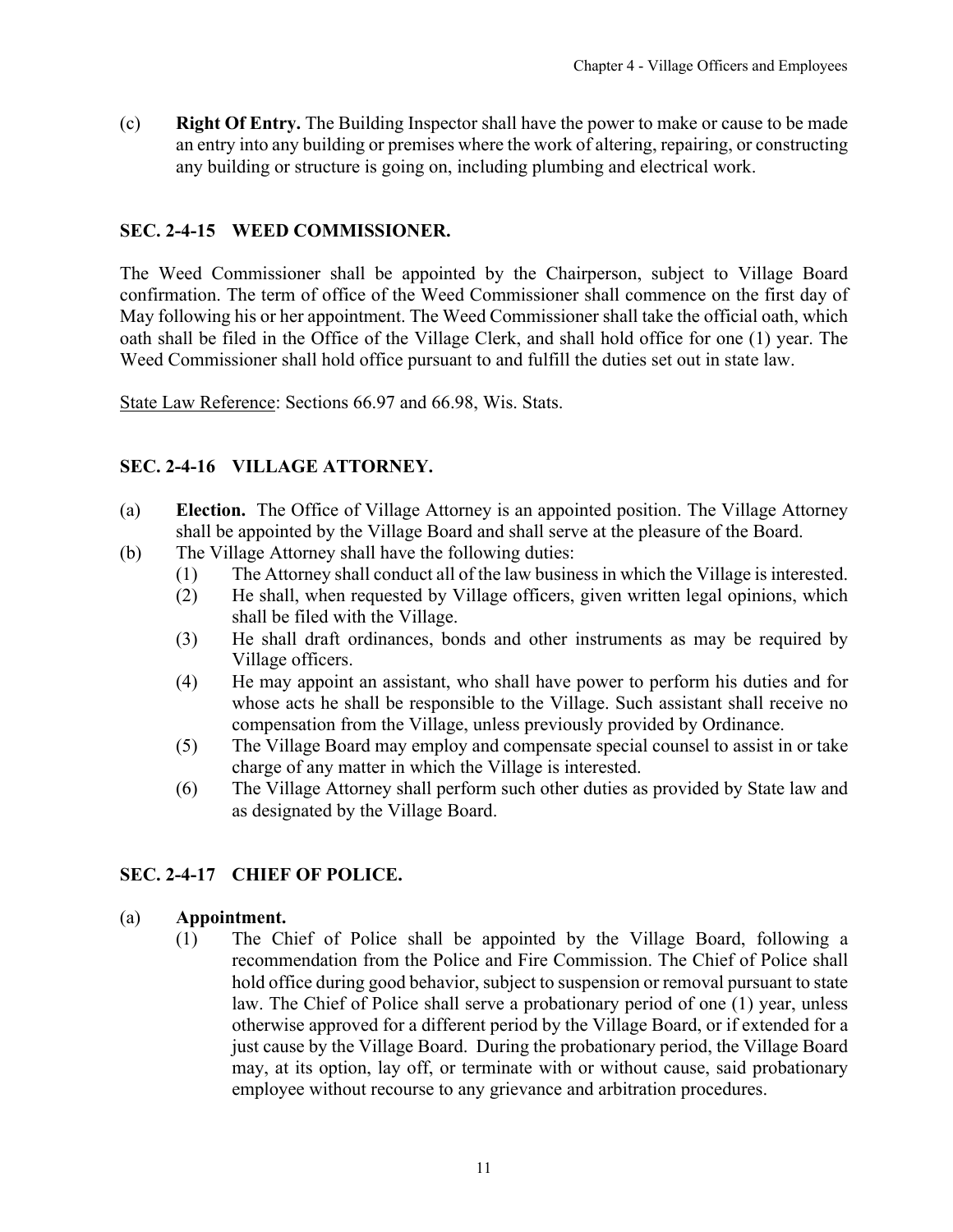<span id="page-11-0"></span>(2) The compensation to be paid the Chief of Police for their services, the hours of active duty, rest days, vacation periods, and other involvement of his or her employment shall be such as may be determined by the Village Board from time to time.

## (b) **General Duties.**

- (1) The Chief of Police shall have command of the Police Department. He shall have general administration and control of the Department and shall be responsible for the Department's government, efficiency, and general good conduct. He shall perform all duties prescribed to him by laws of the State and ordinances of the Village and shall obey all lawful written orders of the Chairperson or Village Board.
- (2) The Chief of Police shall cause the public peace to be preserved and may arrest and, with reasonable diligence, take before the proper court every person found in the Village engaged in any disturbance of the peace or violating any law of the State or ordinance of the Village. The Chief shall cooperate with other law enforcement officers in the arrest or apprehension of persons charged with crime.

# **SEC. 2-4-18 FIRE CHIEF AND FIRE INSPECTOR.**

(a) **Appointment.** The Fire Chief shall be appointed by the Village Board, following a recommendation from the Police and Fire Committee.

## (b) **Powers And Duties Of Chief.**

- (1) The Chief shall have general supervision of the Department, subject to this Chapter and the bylaws of the Department, and shall be responsible for the personnel and general efficiency of the Department.
- (2) It shall be the duty of the Chief to preside at all meetings of the Department, to call special meetings, to preserve order, to decide all points of order that may arise, and to enforce a rigid observance of this ordinance and the bylaws.
- (3) It shall be the duty of the Chief to be present at all fires, to have complete command of and entire responsibility for all firefighting operations, to plan the control of the same, to direct the action of the companies when they arrive at a fire, to observe that every company does its duty, to grant leaves of absence at a fire when he may deem it proper and to see that the fire apparatus is kept in proper condition at all times.
- (4) He shall enforce all fire prevention ordinances of this Village and state laws and regulations pertaining to fire prevention and shall keep citizens informed on fire prevention methods and on the activities of the Department.
- (5) He shall keep a fire record book of every fire to which any company was called and shall enter in such book the locality of fire, time alarm was received, cause of fire, where fire started, cause of delay (if any) in responding, method of extinguishment and equipment used, amount of Insurance carried on building and contents, estimated fire loss, time fire was extinguished, names of men responding and general remarks.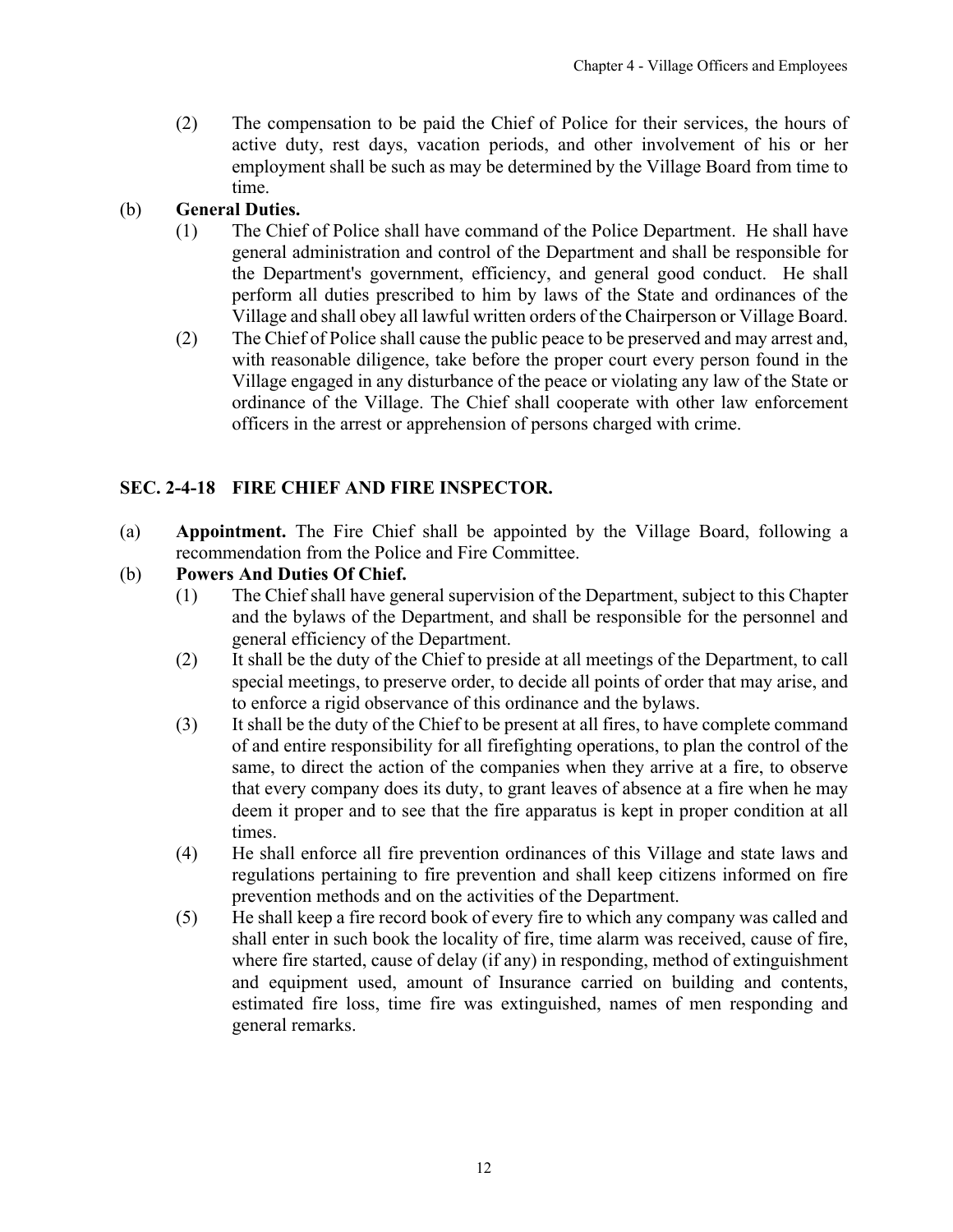# <span id="page-12-0"></span>**SEC. 2-4-19 PUBLIC SERVICES DIRECTOR.**

The Public Services Director shall oversee the Engineering Department, the Highway Department, and Caledonia Sewer and Water Utility Districts and the Caledonia Storm Water Utility District. All references in the Municipal Code of Ordinances to the Utility Director shall be considered to mean Public Services Director.

- (a) **Appointment.** The Public Services Director shall be appointed by the Village Board for an indefinite term of office and shall serve at the pleasure of the Village Board. In the absence of an appointment, the Village Board may appoint a qualified person, firm, or corporation as Acting Public Services Director for a particular period of time or for a particular project with the same authority as specified in this Section for the Public Services Director.
- (b) **Powers, Duties and Responsibilities.** The Public Services Director shall have the following powers, duties, and responsibilities:
	- (1) Serve as an advisor to and report directly to the Village Administrator and Village Board.
	- (2) Serve as an advisor to the Utility District Commission on engineering projects for the Caledonia Sewer Utility District, Caledonia Water Utility District, and the Caledonia Storm Water Utility District.
	- (3) Carry out projects and policy at the direction of the Village Board and the Utility District Commission.
	- (4) Plan and manage the Caledonia Sewer Utility District, Caledonia Water Utility District, and the Caledonia Storm Water Utility District.
	- (5) Have general oversight of the employees of the Utility District, Highway Department, Engineering Department, Building Department, and Parks Department and assist the Village Administrator in the employment, training, and evaluation of the Village employees assigned to the Utility Districts and those departments.
	- (6) Plan and manage the Village's Highway Department, Engineering Department, Building Department, and Parks Department.
	- (7) Serve as an advisor to the Plan Commission on matters that come before it.
	- (8) All such powers, responsibilities and duties as set forth in the job description as adopted by Resolution of the Village Board from time-to-time.

# SEC. 2-4-20 VILLAGE ENGINEER.

- (a) Appointment. The Village Engineer shall be appointed by the Village Board for an indefinite term of office and shall serve at the pleasure of the Village Board. In the absence of an appointment, the Village Board may appoint a qualified person, firm, or corporation as Acting Village Engineer for a particular project with the same authority as specified in this Section for the Village Engineer
- (b) Powers, Duties and Responsibilities. The Village Engineer shall have the following powers, duties, and responsibilities:
	- 1. Serve as an advisor to and report directly to the Village Public Services Director
	- 2. Organize, supervise, and direct the day-to-day operations and activities of the Engineering Department and Building Department.,
	- 3. Serve as an advisor to the Plan Commission on matters that come before it.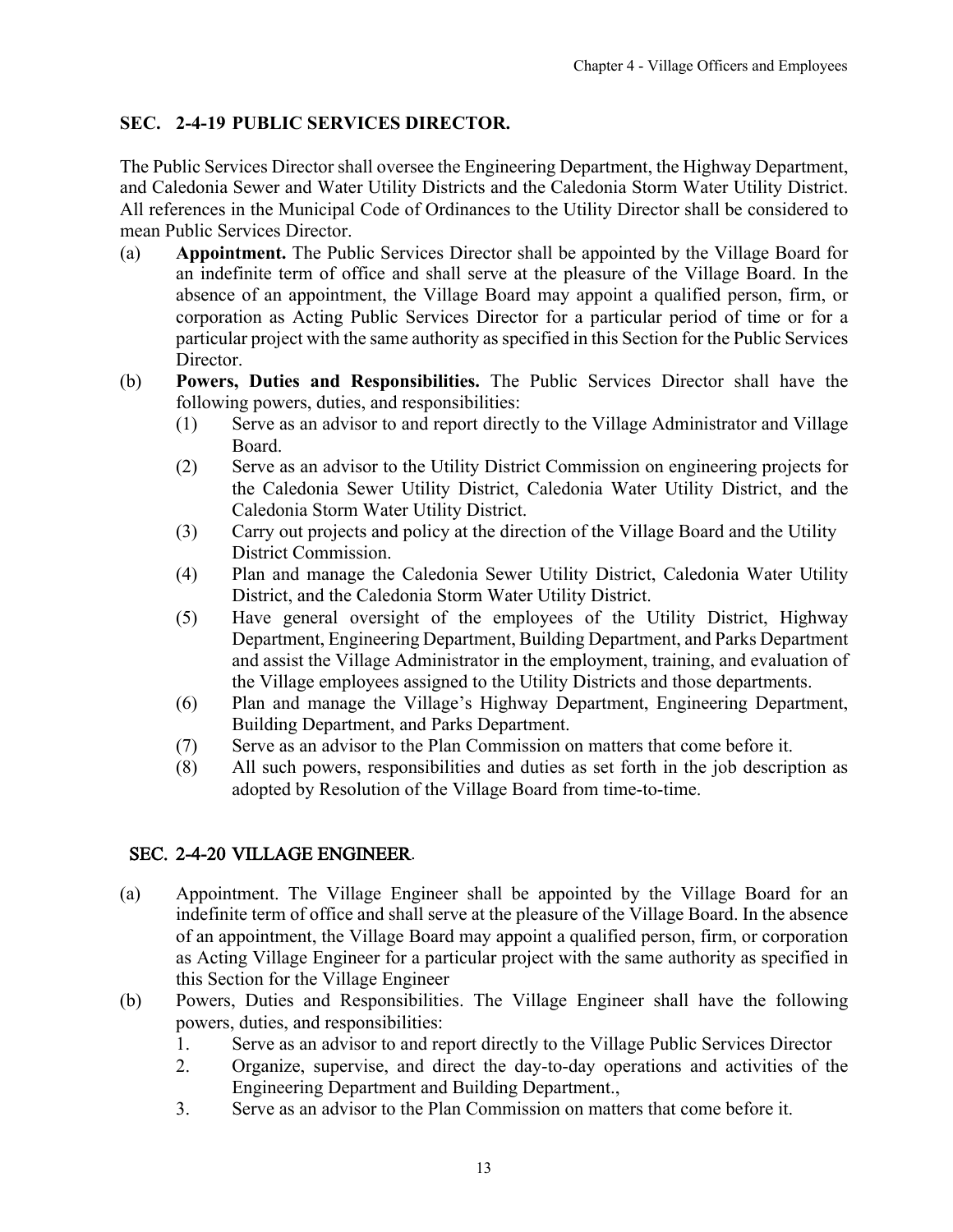- <span id="page-13-0"></span>4. Carry out projects and policy at the direction of the Village Public Services Director.
- 5. Have general oversight of the employees of the Village's Engineering Department and Building Department, and assist the Village Public Services Director in the employment, training, and evaluation of those department's employees.
- 6. Administer and oversee development within the Village, particularly Titles 14 and 18 of this Code of Ordinances and shall have the authority to establish such procedures in accord with Titles 14 and 18 of this Code of Ordinances for the submission and review of development and construction plans as are necessary to effectuate the intent of Titles 14 and 18.
- 7. All such powers, responsibilities and duties as set forth in the job description as adopted by Resolution of the Village Board from time-to-time.

# **SEC. 2-4-21 MUNICIPAL COURT; MUNICIPAL JUDGE.**

- (a) **Municipal Court Created.** Pursuant to the authority granted by Sec. 755.01, Wis. Stats., there is hereby created a Municipal Court designated "Municipal Court for the Village of Caledonia, Racine County, Wisconsin."
- (b) **Election; Term.** The Municipal Judge shall be elected at large in the spring election for a term of four (4) years, with each term commencing May 1 of the year of the judge's election.
- (c) **Salary.** The Municipal Judge shall receive a salary which will be determined by the Village Board and will be in lieu of fees and costs. The salary may be increased before the start of the 2<sup>nd</sup> or subsequent year of service of the term of the Municipal Judge, but shall not be decreased during a term. No salary shall be paid for any time during the term for which the judge has not executed the official bond and official oath, as required by Sec. 755.03, Wis. Stats., and filed under Sec. 19.01(4)(c), Wis. Stats.
- (d) **Bond; Oath**. The Municipal Judge shall, after election, take and file the official oath prescribed by Sec. 757.02(1), Wis. Stats., and file an official bond in the amount of One Thousand Dollars (\$1,000.00) in accordance with Sec. 755.03, Wis. Stats. The cost of the bond will be paid by the Village.
- (e) **Jurisdiction**. The Municipal Court shall have jurisdiction as provided in Sections 755.045 and 755.05, Wis. Stats., and any amendments.
- (f) **Procedure.**
	- (1) The Municipal Court for the Village of Caledonia shall be open as determined by the order of the Village Board of the Village of Caledonia or by the Municipal Judge.
	- (2) The Municipal Judge shall keep office and hold court in the Village of Caledonia Municipal Courtroom.
	- (1) Except as provided by law, the procedure in Municipal Court shall be as set forth in Chapter 800, Wis. Stats.
	- (4) All forfeitures, fines, and taxable costs collected as a result of any action or proceeding in Municipal Court shall be paid to the Village Treasurer no later than the fifth (5th) business day following the receipt thereof.
- (g) **Contempt of Court.**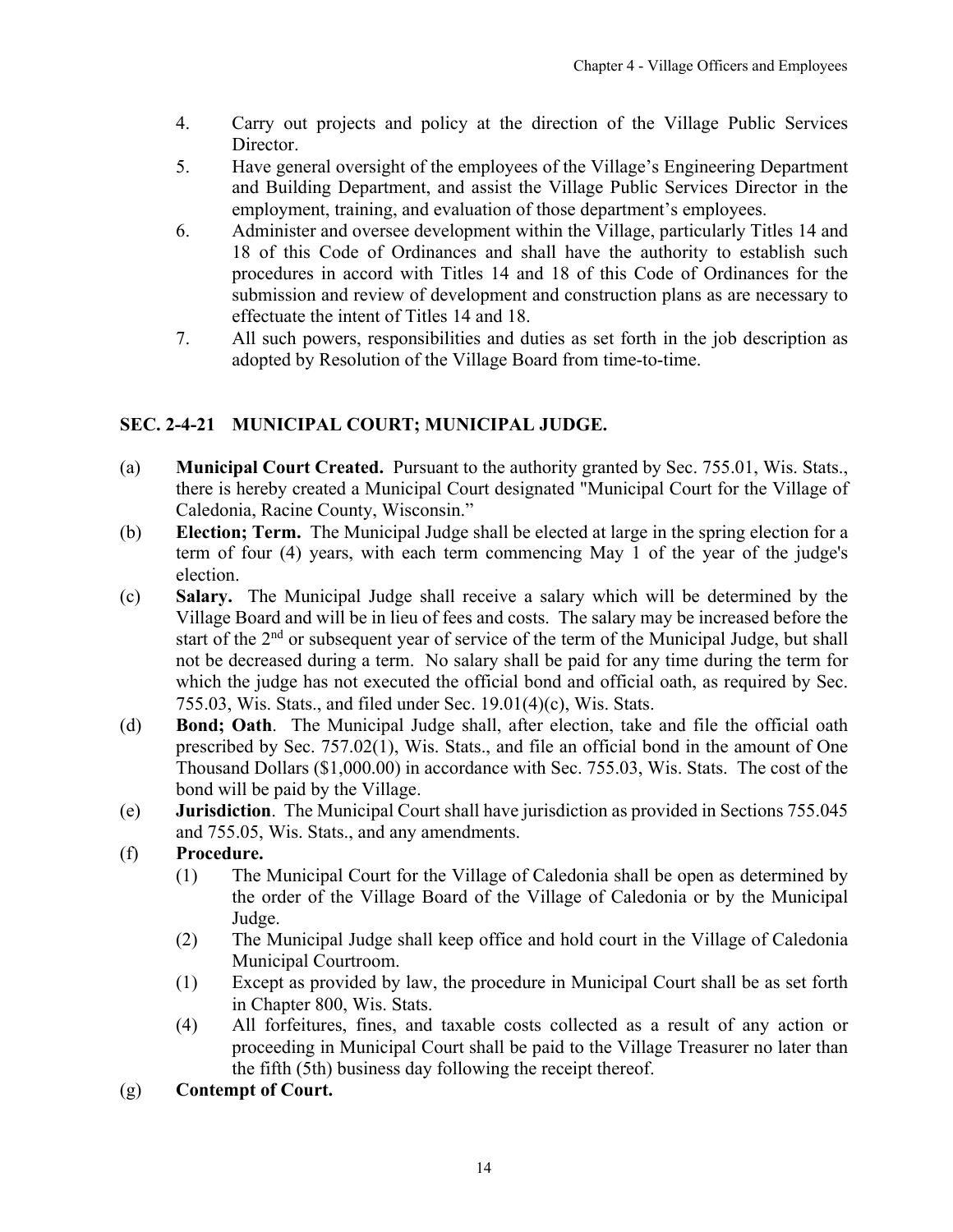- <span id="page-14-0"></span>(1) Statutory Authority. Pursuant to Sec. 800.12, Wis. Stats., as amended from time to time, the Municipal Judge shall be empowered to assess a forfeiture not to exceed Fifty Dollars (\$50.00), or in default of payment thereof, cause imprisonment for not more than seven (7) days in the Racine County Jail for contempt of court.
- (2) **Contempt Defined.** "Contempt of court" means intentional:
	- a. Misconduct in the presence of the court which interferes with a court proceeding or with the administration of justice, or which impairs the respect due to the court;
	- b. Disobedience, resistance, or obstruction of the authority, process, or order of a court;
	- c. Refusal as a witness to appear, be sworn, or answer a question; or
	- d. Refusal to produce a record, document, or other object.

State Law Reference: Chapters 755 and 800, Wis. Stats.

#### **SEC. 2-4-22 VILLAGE EMPLOYEES.**

- (a) **Authorization**. The Village Board or its designee, may employ on a temporary or permanent basis, people to carry out the functions of Village government and establish the qualifications and terms of employment, which may include residency, if allowed by Wisconsin Statute.
- (b) **Hiring.** The Village Board shall approve the creation of each employment position, prior to filling the position.
- (c) **Approval of Candidate**. Except as delegated under subsection (a), the Village Board shall approve the hiring of the candidate(s) to fill the positions of Administrator, Finance Manager, Engineer, Manager of Building and Development, and Highway Superintendent prior to commencing work for the Village. All other employment positions can be filled by the appropriate department head with the approval of the Village Administrator, unless hiring authority has been delegated under another Village ordinance, Wisconsin Statute or by an agreement between the Village and another party. If hiring authority has been delegated, then hiring shall occur in accordance with such ordinance, Wisconsin Statute or agreement.
- (d) **Police Department and Fire Department Employees**. Vacancies in the Police Department and Fire Department, other than entry level positions, shall be reviewed by the Village Board prior to filling. The Village board shall determine if filling the position is appropriate, and if appropriate, shall be filled in accordance with Sec. 2-5-4 of the Village's Code of Ordinances.
- (e) **Seasonal and Temporary Employees**. A list of seasonal employees, i.e., snow plow operators, poll workers, tax collection personnel, etc., shall be submitted by the appropriate department manager to the Village Board for review, on an annual basis. No seasonal or temporary employee shall be allowed to exceed 600 hours of employment per year without the approval of the Village Board.
- (f) **Wage Increases for Non-Contractual Employees.** An increase in wages for a noncontractual employee shall not be approved unless it has been submitted by the appropriate department head to the Village Administrator for review and recommendation to the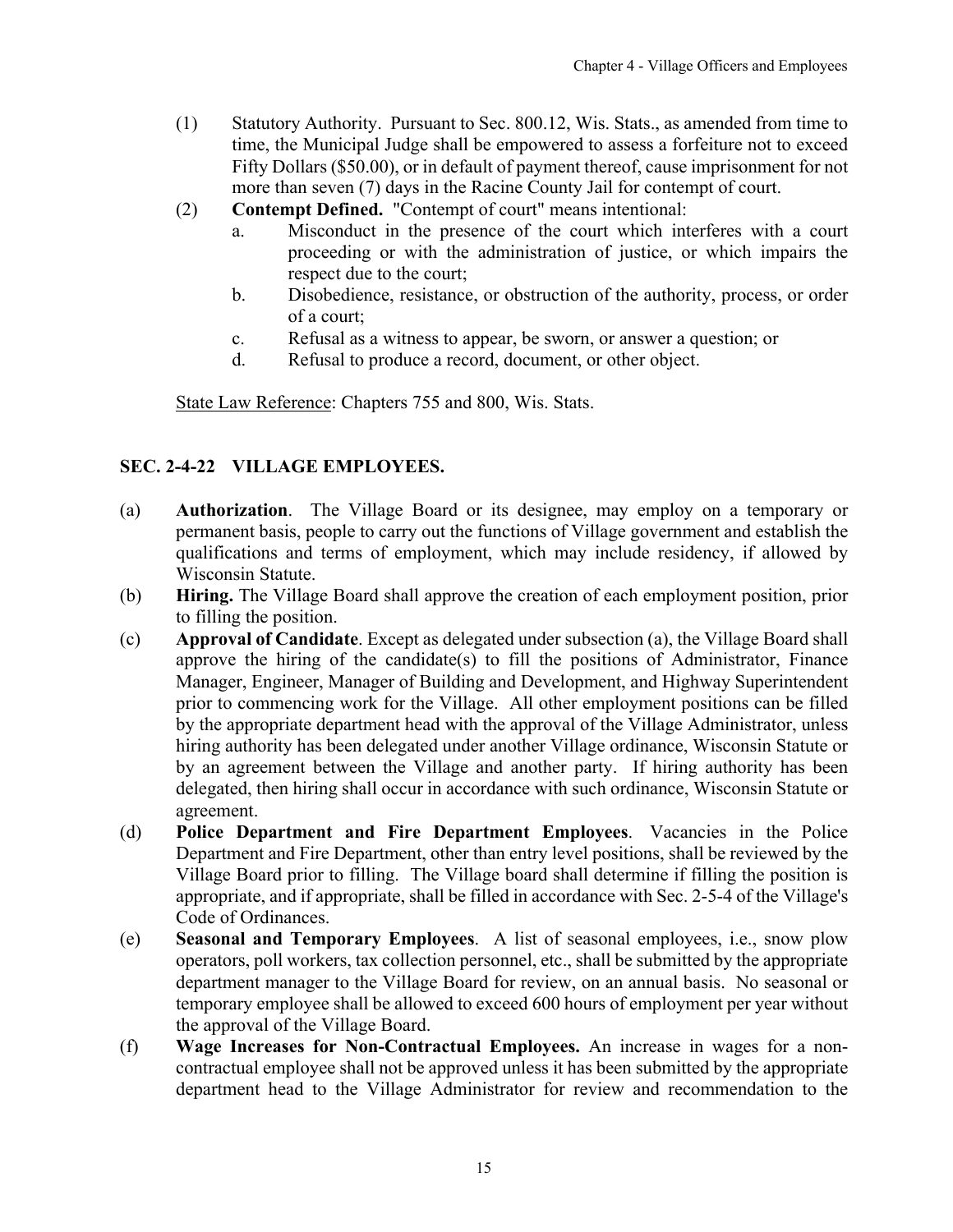<span id="page-15-0"></span>Finance Committee of the Village Board. The Finance Committee shall then review the information presented and submit its recommendation to the full Village Board for action.

#### **SEC. 2-4-23 CUSTODY OF OFFICIAL PROPERTY.**

Village officers must observe the standards of care imposed by Section 19.21, Wis. Stats., with respect to the care and custody of official property.

State Law Reference: Section 19.21, Wis. Stats.

## **SEC. 2-4-24 RESIDENCY REQUIREMENTS.**

- (a) **Residency Required**. The Police Chief, Fire Chief, and all officers of the Police and Fire Department with a rank of Sergeant or above, and Emergency Personnel shall establish and maintain his or her actual Residence within 15 miles of the jurisdictional boundaries of the Village of Caledonia. Any such employee designated in this subsection who does not reside within the prescribed distance from the Village shall be ineligible for employment by the Village, except as otherwise provided under this Section.
- (b) **Definitions**.
	- (1) "Residence" shall be construed to mean the actual living quarters which must be maintained by an employee specified in subsection (a). Neither where an employee votes nor the payment of taxes of any kind by itself by an employee shall be deemed adequate to satisfy the requirements of this section, nor shall the provisions of this section be satisfied by the maintaining of a rented room or rooms by an employee solely for the purpose of establishing residence within 15 miles of the jurisdictional boundaries of the Village when it appears that his or her residence is outside of the prescribed distance from the Village. Ownership of real property within the Village, when not coupled with maintaining of actual living quarters within the prescribed distance from the Village as herein required, shall be deemed insufficient to meet the requirements of this Section.
	- (2) "Emergency Personnel" shall be defined as the Village Administrator, Public Works Director, Utility Director, and such other employees as designated by Resolution of the Village Board from time-to-time.
- (c) **Administration of this Section**. This Section shall be administered by the Personnel Committee or in the case of appointments made by the Police and Fire Commission, then the Police and Fire Commission.
- (d) **New Employees.** A newly hired employee shall have such period of time as determined by the Personnel Committee or the Police and Fire Commission, as applicable, not to exceed 12 months, from the date of employment in which to establish such primary residency under subsection (a) above.
- (e) **Represented Employees**. The Village recognizes that residency requirements may be different for represented employees according to the respective labor agreements and this Section shall not be construed to modify those provisions.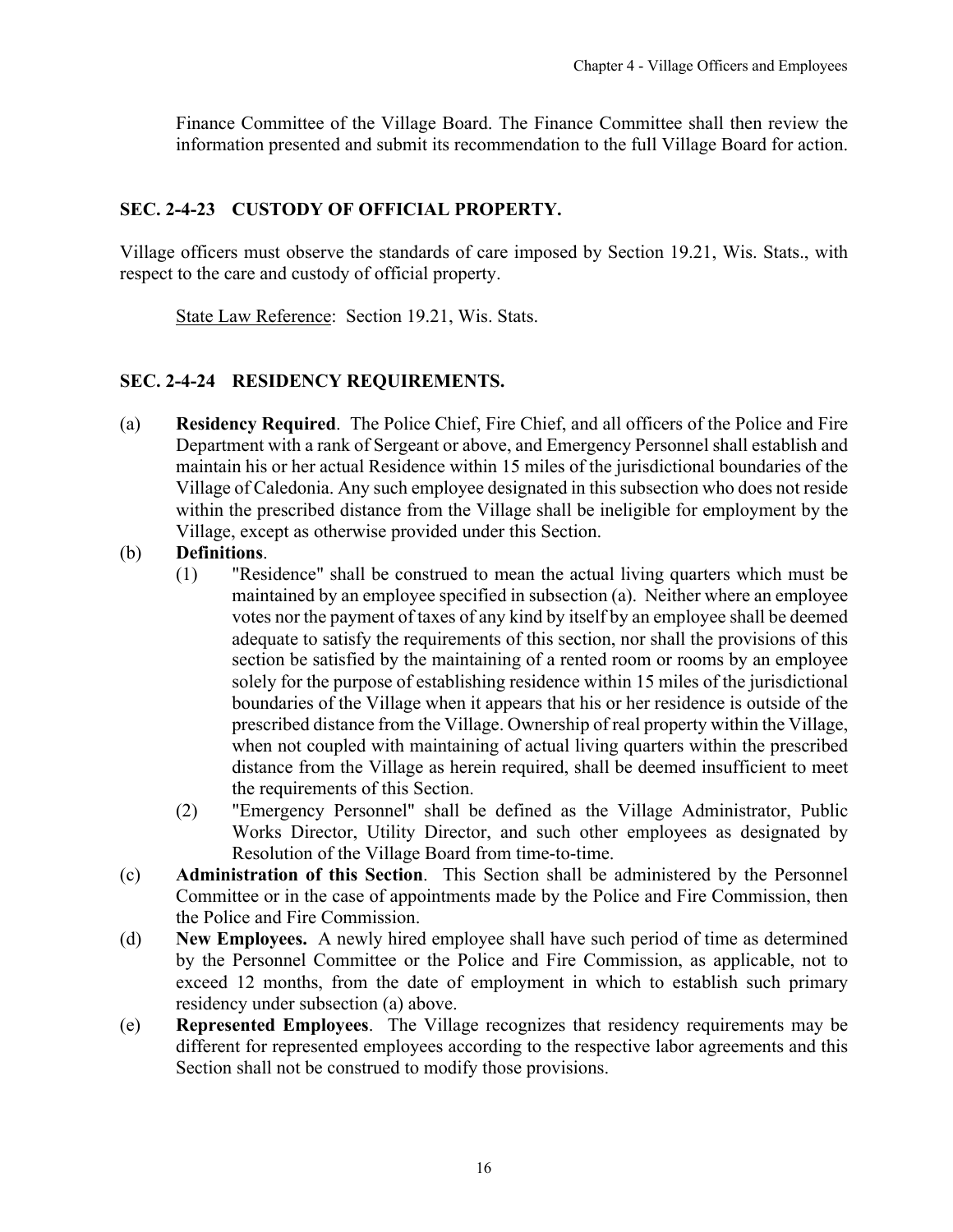- <span id="page-16-0"></span>(f) **Existing Employees**. Employees of the Village who do not reside within 15 miles of the jurisdictional boundaries of the Village on the date of adoption of this Section shall not be required to move their residence to comply with this Section. However, if such employees move from their current Residence, such employees shall not move further away from the Village jurisdictional boundaries unless otherwise allowed under this Section or approved by the Personnel Committee or the Police and Fire Commission, as applicable.
- (g) **Effect of Move**. Any permanent employee of the Village who is required by this Section to reside within the 15 mile radius of Village jurisdictional boundaries, and who moves his or her residence outside of the restriction, shall be deemed to resign his/her position with the Village on the date that the transfer of residency takes place, effective immediately, unless otherwise allowed under this Section.
- (h) **Extension**. Whenever it shall appear to the Personnel Committee or the Police and Fire Commission, as applicable, that good cause exists for granting extensions of time to employees of the Village to obtain residences within 15 miles of the jurisdictional boundaries of the Village under this Section, or if a new or prospective employee of the Village would require a reasonable period of time in order to establish a residence within the prescribed distance from the Village so as to meet the requirements of this Section, the Personnel Committee or the Police and Fire Commission, as applicable, may allow such employee a period of not to exceed an additional 6 months in which to satisfy the requirements of this Section.

## (i) **Exceptions**.

- (1) The residency requirement shall not apply where, in the judgment of the Personnel Committee or the Police and Fire Commission, as applicable, the best interests of the Village will be served by the employment of a non-resident person who is particularly well-qualified for the position by reasons of education, background and experience.
- (2) Whenever it shall appear to the Personnel Committee or the Police and Fire Commission, as applicable, that an employee should be granted a temporary exception from the requirements of this section, the Personnel Committee or the Police and Fire Commission shall review such request and make a finding based upon the evidence presented.
- (j) **Compliance**. In construing and applying the provisions of this section, the provisions of any section inconsistent herewith shall be deemed amended so as to be in all respects consistent with the provisions of this Section.

#### **SEC. 2-4-25 REPEALED.**

Editor's Note: Ordinance 2021-14 Repealed prior Section 2-4-24 - Local Board of Health.

## **SEC. 2-4-26 EXPENDITURE POLICY.**

- (a) **Purpose.** To emphasize the importance of fiscal responsibility and provide financial protection of Caledonia taxpayers.
- (b) **Applicability.** Effective January 1, 1998, this section shall apply to all departments and entities that receive funds from the Village.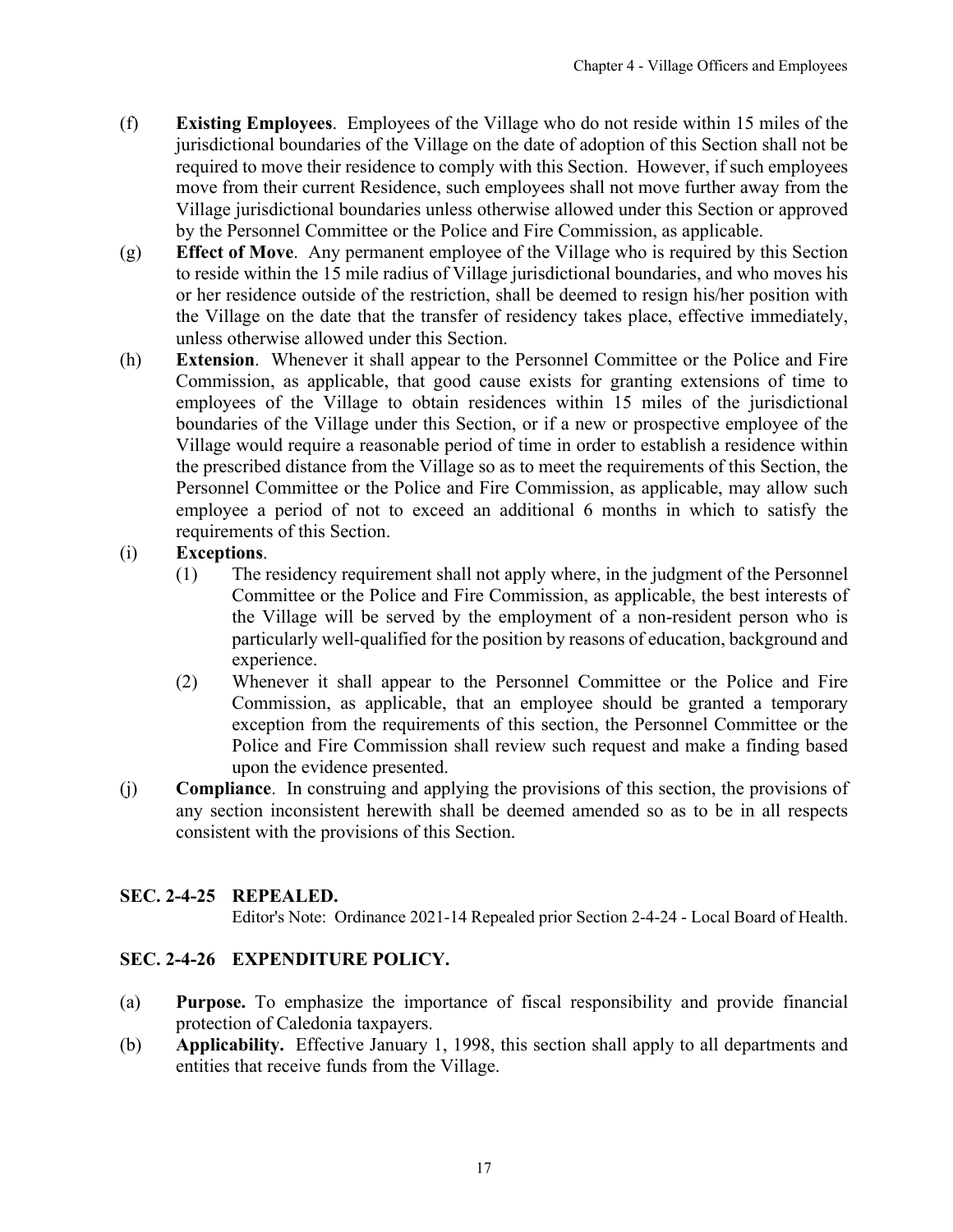- (c) **Prohibition.** No department or entity's fiscal year budget for any line item shall be exceeded, unless a budget amendment is approved by a vote of two-thirds of the Village Board.
- (d) **Routine Purchasing.**
	- (1) General Considerations. The Finance Department is responsible for ensuring that all procurements comply with Village policies and procedures, as well as state law. The Village of Caledonia's purchasing policy may be more, but not less, restrictive than allowed under Wisconsin statutes. All purchasing decisions shall reflect the Village's finite financial resources and the effect of such decisions on Village taxpayers. Procurement transactions must be conducted in a manner that provides open and free competition. Where appropriate, employees are also encouraged to utilize cooperative purchasing opportunities with other governmental agencies, municipalities and Village departments, and to actively consider patronizing Wisconsin businesses, particularly businesses within Racine County, as well as small and minority-owned businesses, and businesses located in labor surplus areas of Wisconsin. The Village Administrator is a resource to assist and provide purchasing guidance as needed.
	- (2) Limitations.
		- a. All purchases must be made within the constraints of the approved annual Village budget, which is subject to change by the Village Board via the procedures set forth in sec. 65.90, Stats, and Village ordinance.
		- b. Contracts. Public construction contracts shall be let as required by state law and Village ordinance. All personal and professional service contracts shall be in writing. Vendor contracts, including any documents labeled as "agreements," "purchase orders," "terms of sale," or otherwise, shall, prior to execution, be reviewed by, as necessary, the department head, the Village Administrator, the Finance Director, the Village Attorney, and, when deemed necessary by such reviewers, shall be referred to the Village Board for its consideration and possible action. Once executed, the cost of a contract may not be increased without the approval of the Village Administrator and, if the proposed change would increase the contract cost by 7% or more, without the approval of the Village Finance Committee. Once executed, the scope of a contract may not be changed unless the Village Administrator prepares a written summary of the proposed change, which must be approved by the Village Board. In no event may a contract be executed or amended until sufficient funds to cover the initial or changed contract amount have been formally budgeted by the Village Board. The Village Administrator shall keep the Board apprised of the progress of executed contracts and of any issues with such contracts that may arise.
		- c. Repealed.
		- d. This purpose and goal of this subsection is to ensure that the Village receives the most advantageous purchasing terms possible; the subsection is not adopted to benefit product or service vendors. Therefore, to the maximum extent allowed by law, the Village, through its authorized agents, reserves the right, if unique circumstances so warrant, to waive any technicalities and procedures set forth in this subsection and to accept any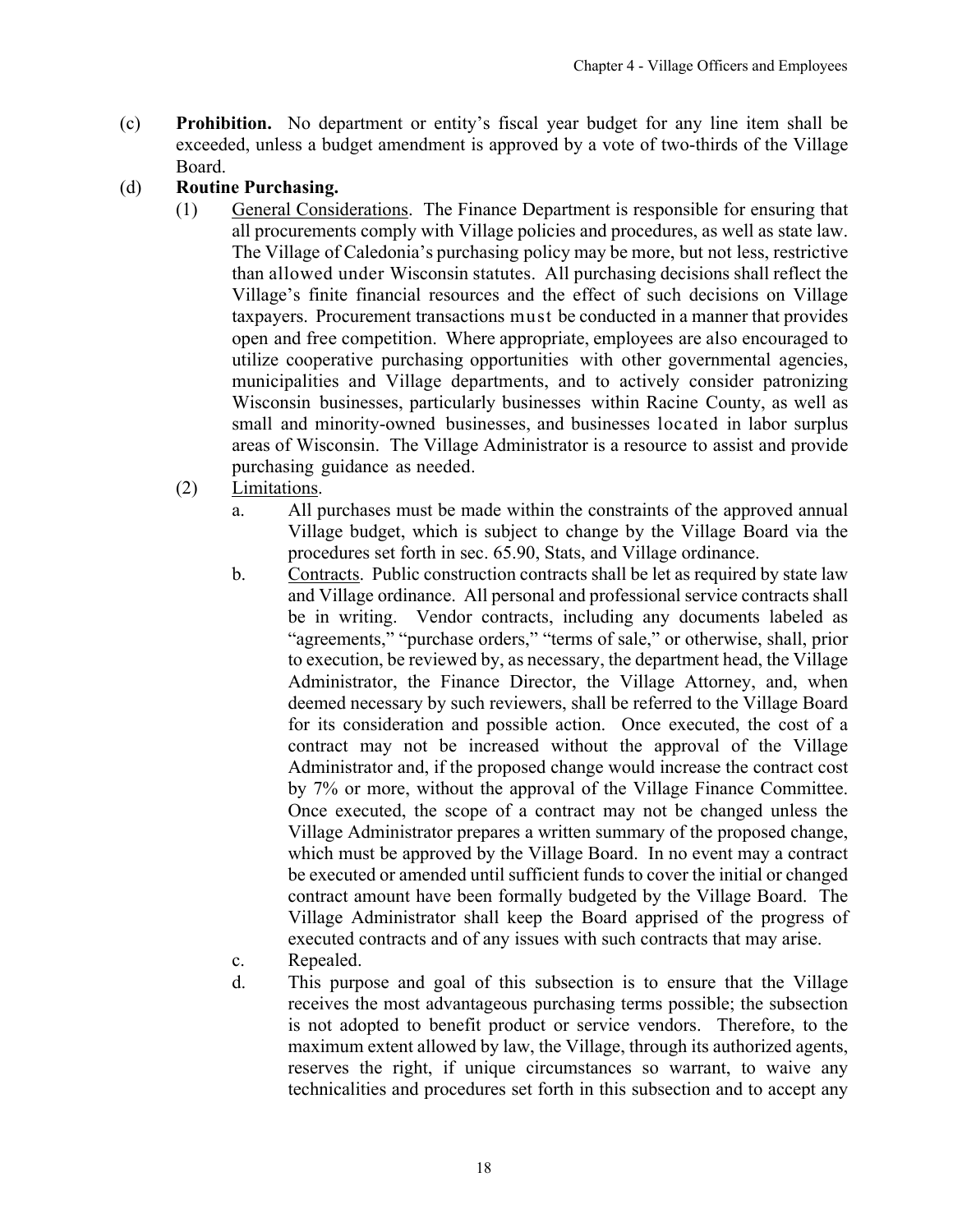proposal that is deemed to be to the greatest benefit of the Village.

- (3) Procedure.
	- a. Initiation. Department staff ("Initiator") shall identify procurement needs as they arise, discuss such needs with the department head or department manager, and perform necessary research to define specifications and identify product(s) that will meet the needs.
	- b. Approval and Payment. If a proposed purchase is within the implicated department's budget, Initiator shall take the following steps, depending upon the cost of the proposed purchase. Purchases shall not be divided into smaller increments in order to avoid or circumvent the approval and payment procedures required by this subsection.
		- i. Less than \$50:
			- 1. Obtain prior department head approval;
			- 2. If applicable, complete a petty cash form and present to cashier;
			- 3. Complete the purchase using an authorized Purchasing Card (P-Card), when possible.
		- ii. \$50 or more, but less than \$3,000:
			- 1. Obtain prior department head approval;
			- 2. Complete the purchase using an authorized P-Card, when possible, or complete a purchase order, attach the supporting documentation, and forward to Finance Department for payment.
		- iii.  $$3,000$  or more, but less than  $$10,000$ :
			- 1. Soliciting quotes from three (3) or more vendors who compete for the business, which may result in meaningful savings for the Village;
			- 2. If obtained, review quote sheet(s) from vendor(s);
			- 3. Obtain prior department head approval;
			- 4. Complete the purchase using an authorized P-Card, when possible (contact Finance Director if the cost exceeds department head's authorized limit), or, if the vendor will not accept P-Card payment, complete a purchase order, attach the supporting documentation (including the quotes), and forward to Finance Department for payment.
		- iv. \$10,000 or more, but less than \$25,000:
			- 1. Solicit quotes from three (3) or more vendors (quotes may be obtained via email, telephone, Internet, or fax);
			- 2. Review quote(s) from vendors (if less than three (3) quotes received, provide documentation of solicitation to other vendors);
			- 3. Forward quotes to, and obtain prior approval from, Village Administrator;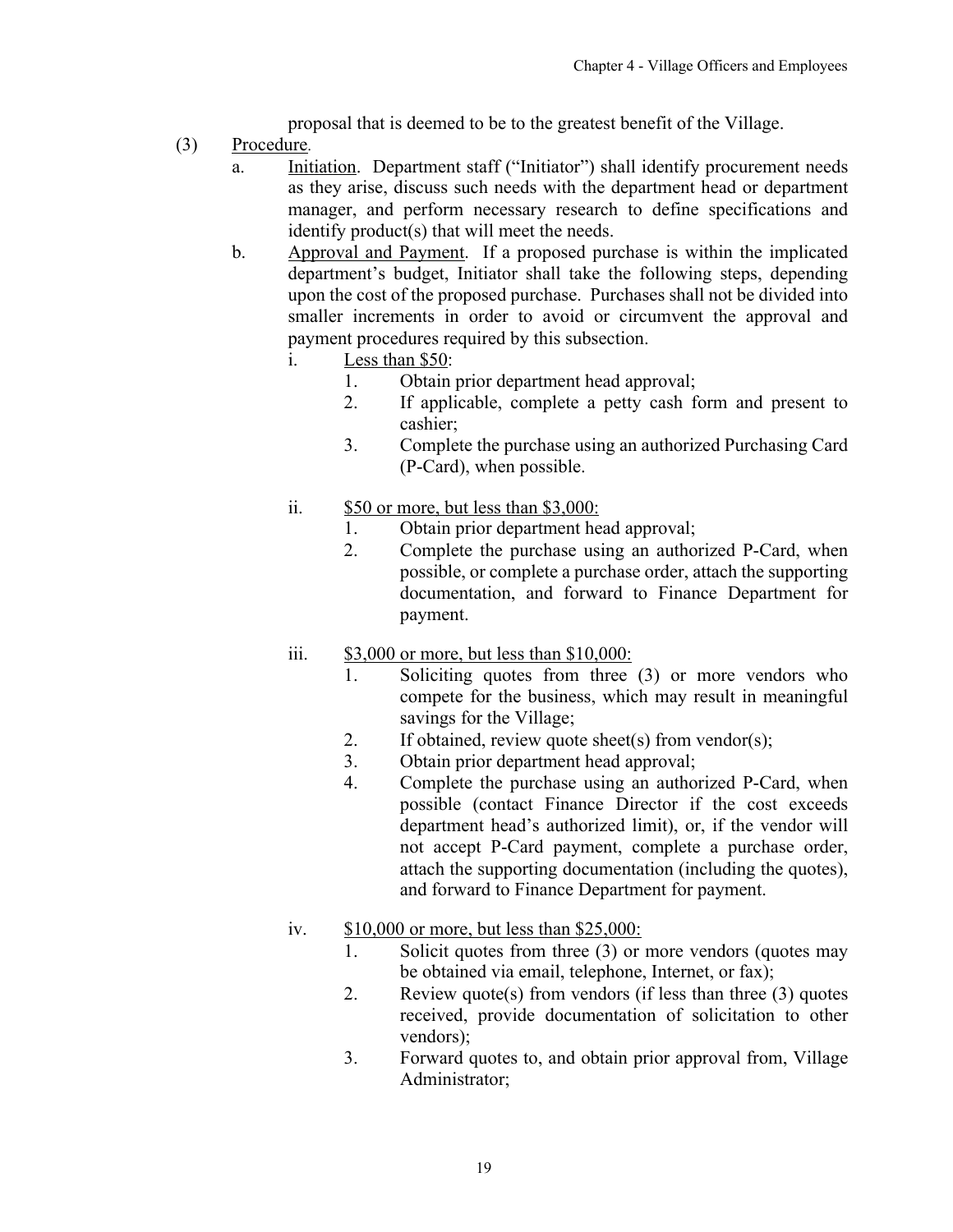- 4. Complete the purchase using an authorized P-Card, when possible (contact Finance Director if the cost exceeds department head's authorized limit), or, if the vendor will not accept P-Card payment, complete a purchase order, attach the supporting documentation (including the quotes), and forward to Finance Department for payment.
- v. \$25,000 or more, and up to \$50,000:
	- 1. Solicit written quotes on vendor letterhead from a minimum of three (3) vendors;
	- 2. Review quotes with department staff and department head, identifying the lowest quote meeting specifications, and documenting why any lower quotes are not acceptable (e.g., how/why quote does not meet specs);
	- 3. Forward quotes to, and obtain prior approval from, Village Administrator;
	- 4. Forward quotes to, and obtain prior approval from, Finance Director:
	- 5. Complete the purchase using an authorized P-Card, when possible (contact Finance Director if the cost exceeds department head's authorized limit), or, if the vendor will not accept P-Card payment, complete a purchase order, attach the supporting documentation (including the quotes), and forward to Finance Department for payment.
- vi. Greater than \$50,000: (Formal bid or Request for Proposal (RFP) required)
	- 1. Contact the Clerk's Office or Village Attorney to identify the public notice and public bidding timelines;
	- 2. Department staff /head develops bid or RFP solicitation documents and specifications;
	- 3. Department staff/head manages and completes the solicitation process;
	- 4. Department staff/head review and evaluate vendor bids/proposals, and prepare a memorandum to the Village Administrator and Finance Director indicating that an award is recommended;
	- 5. Forward the award memorandum and obtain approval from Village Administrator;
	- 6. Forward the award memorandum and obtain approval from Finance Director;
	- 7. Complete the purchase using an authorized P-Card, when possible (contact Finance Director if the cost exceeds department head's authorized limit), or, if the vendor will not accept P-Card payment, complete a purchase order, attach the supporting documentation, and forward to Finance Department for payment.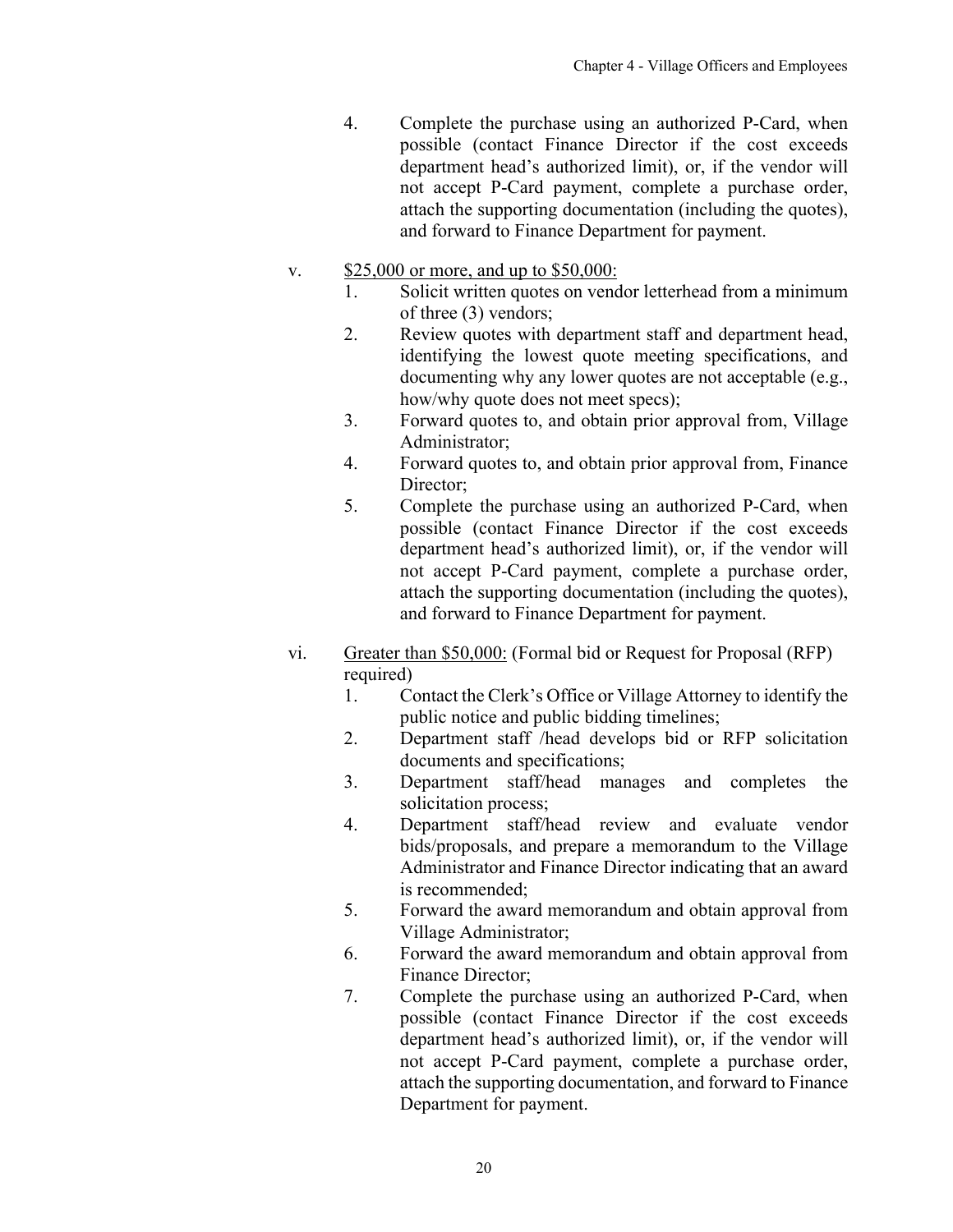- c. Exceptions.
	- i. Pre-existing Competitively Bid Contracts. In the event that the Village is entitled to purchase needed items under a Cooperative Purchasing Agreement or other existing contractual arrangement that was competitively bid by the Village or by another governmental agency, the quotes or bids otherwise required under sub (3)(b) are not required, but may still be solicited if there is reason to believe that such solicitation would result in savings for the Village. All other approval and payment procedures shall be followed, as provided sub (3)(b).
	- ii. Sole Source Products/Specific Brands. Competitive quotes or bids otherwise required by sub (3)(b) may be omitted if there is but one proven source for a needed item, including, for example, proprietary items or specific items required for systems that the Village already owns. Similarly, quotes or bids may be limited to specific brand name items when Village needs, such as employee training, dictate that only such brand name items are acceptable, as documented by letters from relevant department heads and/or meeting minutes specifying the nature and need for the specific brand name item. When a sole source or brand-specific purchase is sought, the Village Administrator shall ensure that the sole source or brand-specific request is reasonable and necessary under the circumstances. All other approval and payment procedures shall be followed, as provided sub (3)(b).
- (e) **Emergency Expenditures.** In the event a proposed expenditure must be made in an emergency, which is defined as a situation which imminently threatens the life, health, safety, or property of anyone, or the continuation of necessary Village operations, such that utilizing the Routine Purchasing policy set forth in sub (d) is impracticable, the proposed expenditure may be authorized by the Village Administrator or Village President, or in their absence, by any member of the Finance Committee ("Emergency Authorizer"), either verbally or in writing. All Village employees' primary responsibility shall be maintaining a safe environment. To the maximum extent feasible under the circumstances, Village employees shall contact an Emergency Authorizer and endeavor to undertake the following steps, as soon as the circumstances reasonably allow:
	- 1. Present the facts regarding the emergency to the Emergency Authorizer;
	- 2. Provide information that supports the emergency expenditure;
	- 3. Verify the budget amount is sufficient to fund the proposed expenditure or, if not sufficient, work with the Finance Director to adequately fund the proposed expenditure;
	- 4. Recommend a vendor that will provide the necessary services and materials promptly to remedy or relieve the emergency situation;
	- 5. Receive Emergency Authorizer's approval for the proposed expenditure;
	- 6. Enter a purchase order and attempt to expedite the approval process, as necessary; and,